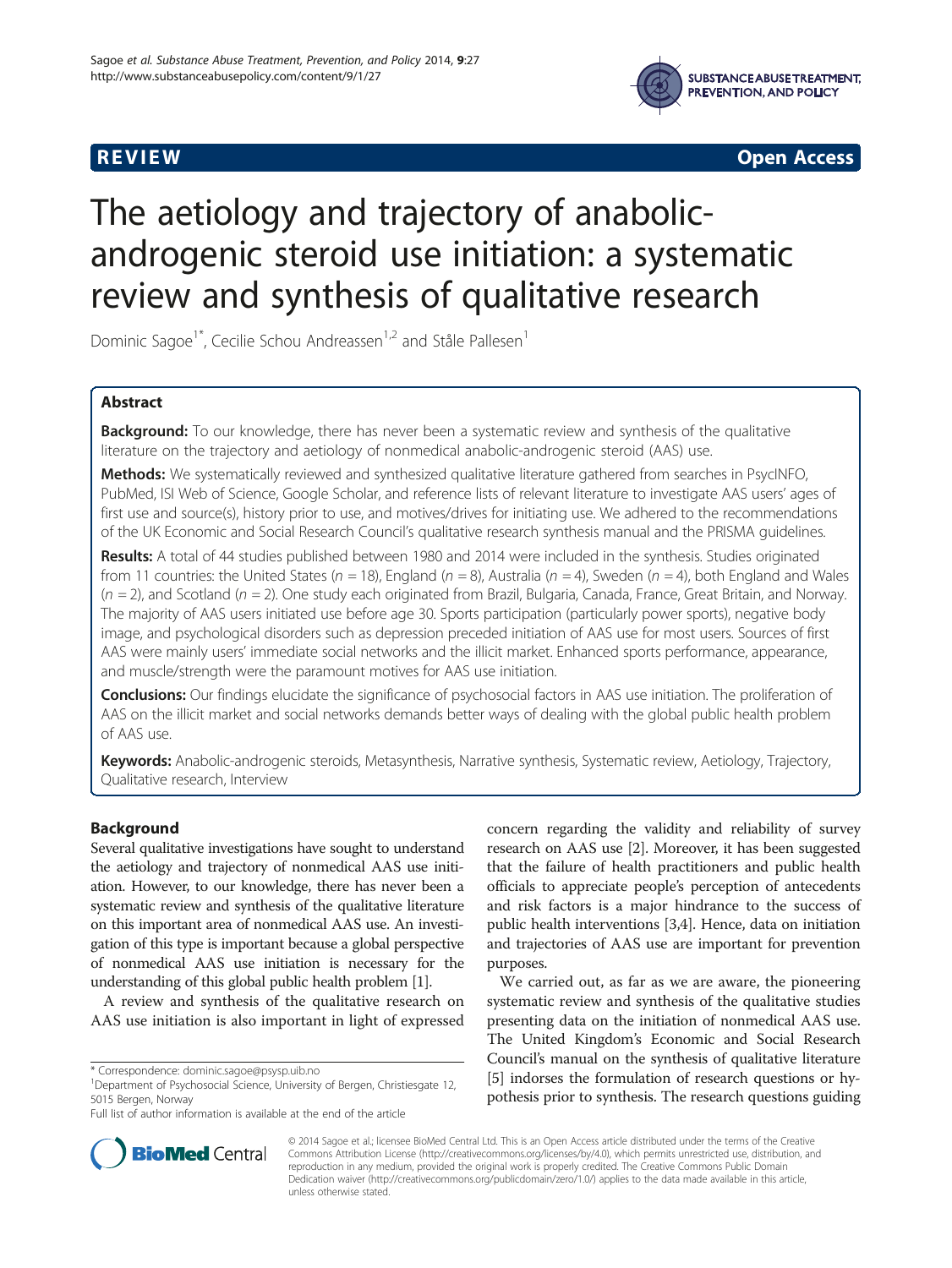the present study were: (a) at what age(s) do AAS users have their debut?, (b) what are the psychosocial histories of AAS users prior to the initiation of AAS use?, (c) what are the sources of AAS users' first AAS?, and (d) what are the motives and drives for initiating AAS use?

# Method

## Search strategy and inclusion criteria

We conducted a comprehensive literature search in PsycINFO, PubMed, ISI Web of Science, and Google Scholar. The following keywords: 'anabolic steroid', 'doping', and 'performance enhancing drug', were each used in combination with 'interview', 'focus group', and 'qualitative' for searches in PubMed and ISI Web of Science. Due to unusually high superfluous returns from the above permutation of keywords, 'anabolic steroid + doping + performance enhancing drug + interview + focus group + qualitative' was used in searches in PsycINFO and Google Scholar. The literature search was completed in June 2014. From an initial pool of 10,106 hits, 7,720 articles were evaluated after removing duplicates. In addition, a manual check of reference lists of identified studies was conducted in search of potential unidentified studies. Searches were also conducted in online databases and websites. We identified 4 new articles through this grey literature search. Thus, a

total of 7,724 were settled on after eliminating duplicates. After evaluating the 7,724 papers based on titles and abstracts, 95 full-text papers were retrieved for screening.

After initial screening of the 95 full-text papers, 68 papers were identified. Of the 68 papers scrutinized, 35 studies met the following key criteria for inclusion: (a) studies presented original information on the experiences of AAS users (b) studies employed qualitative approaches in data collection (interviews, focus groups, or case studies) and presentation of results, and (c) studies were published in English. Four recent studies [\[6-9](#page-12-0)] and five others [[10](#page-12-0)-[14](#page-12-0)] were later discovered and included in the analysis. We again inspected the characteristics of extracted studies for similarities to curb duplicate extraction and synthesis. Thus, a total of 44 articles were included in the analysis. The literature search strategy adhered to Shaw et al.'s [[15](#page-12-0)] recommendations for finding qualitative research as well as the Preferred Reporting Items for Systematic Reviews and Meta-Analyses (PRISMA) guidelines [[16](#page-12-0)]. Figure 1 presents the process of the search and selection of relevant studies according to the PRISMA guidelines.

## Data extraction and synthesis

The first author scrutinized and selected studies. Smith et al.'s [\[17](#page-12-0)] Interpretative Phenomenological Analysis

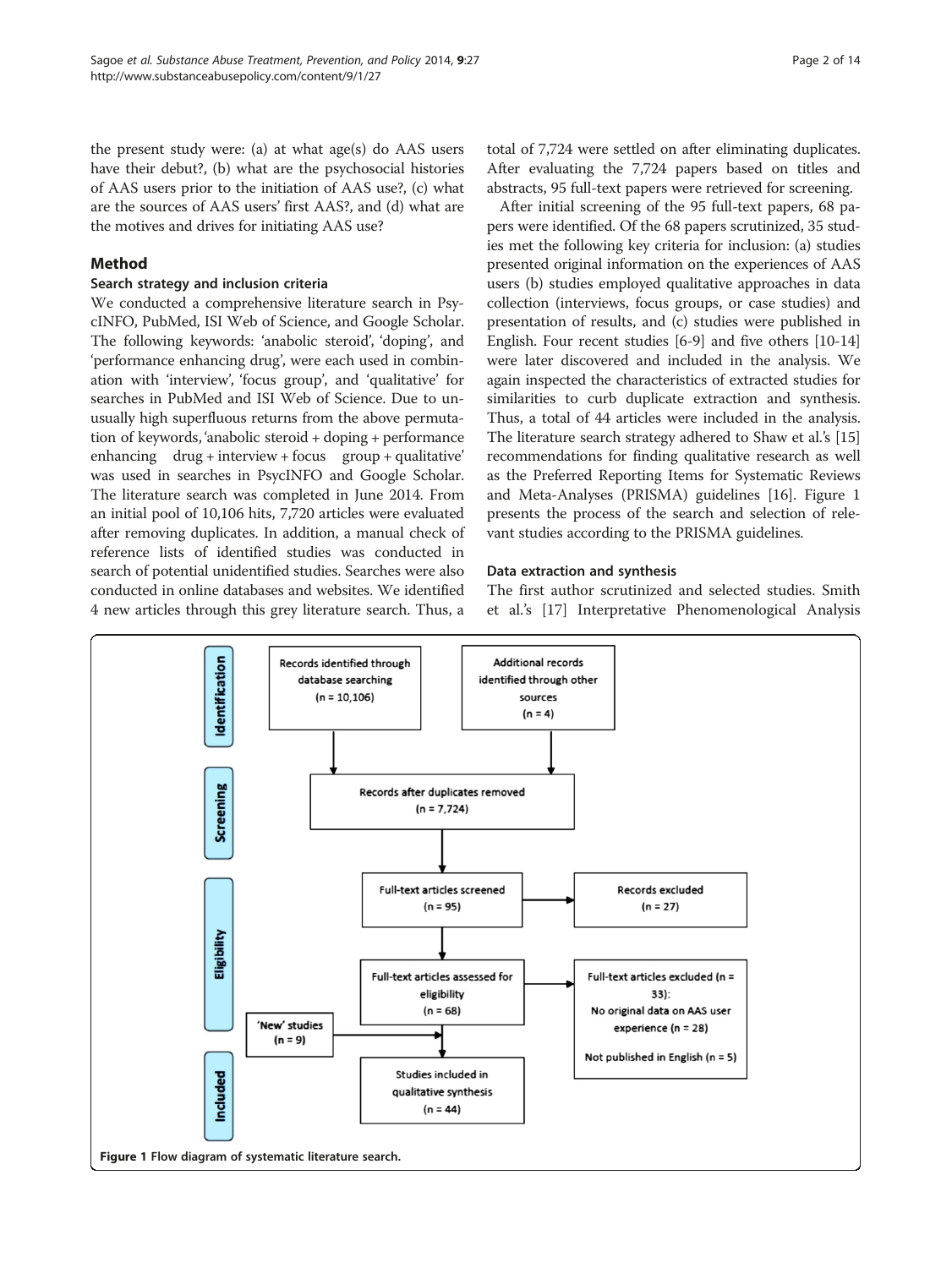(IPA) was used to analyse the studies because it facilitates in-depth exploration of the meanings of experiences [[18](#page-12-0)]. Each full-text paper was regarded as a transcript. The first author read through the full-text papers several times, gaining an overall sense of the themes in the studies through this process. These themes were then highlighted. We developed a standardized data extraction form unto which the first author and another reviewer independently extracted the following data from the included studies: author name and publication year, country, study type, type of AAS users involved in the study, and recruitment site or mode. These characteristics are presented in Table [1](#page-3-0). The first author independently coded the full-text papers according to the presence or absence of the following themes: (a)  $age(s)$  of first use, (b) history prior to use, (c) source(s) of first AAS, and (d) motive(s)/drive(s) for initiating use. These characteristics are presented in Table [2](#page-5-0). Statistical inferences have little meaning in qualitative synthesis. However, the presence of a theme in multiple studies may be evidence of the validity of the theme [\[4](#page-12-0)]. In this regard, we have presented all the studies that fall under each theme.

## Quality of extraction, included studies, and synthesis

To assess the quality of the extraction, we calculated inter-reviewer reliability for the two reviewers in SPSS version 20 (IBM Corp.) [\[54\]](#page-13-0). Sensitivity analysis is conducted in the synthesis of qualitative research to examine the effect of the exclusion of high or poor quality studies on the overall findings. We assessed the relevance of the included papers according to the four themes: (a)  $age(s)$  of first use, (b) history prior to use, (c) source(s) of first AAS, and (d) motivation(s) for use (see Table [2](#page-5-0)). Each theme was scored '1' thus yielding a possible total score of '4'. Subsequently, we excluded studies that scored  $\leq 2$  out of 4 on the themes and investigated the effect of the exclusion on our synthesis and results. Moreover, as most of the included studies were conducted in the United States, we excluded the United States studies to investigate the effect of the exclusion on the quality of our synthesis and results.

# Results and discussion

## Strength of extraction, included studies, and synthesis

The inter-reviewer reliability for the reviewers was found to be Kappa =  $0.82$  ( $p < 0.001$ ) indicating very good agreement between the two reviewers [[55\]](#page-13-0). Consensus was reached on discrepant extractions through further review and discussion. Thirty-eight (38) of the 44 studies scored  $\geq 3$  out of 4 on the themes and were thus deemed to be of high relevance. Six studies [[31,36,37](#page-12-0),[41](#page-12-0),[46](#page-12-0),[52](#page-13-0)] scored  $\leq 2$  out of 4 on relevance and were therefore excluded in the quality analysis. However, when we removed the study characteristics generated from these

studies in the sensitivity analysis, our themes or results did not change. Consequently, we retained them in the final analysis. Similarly, the removal of the study characteristics generated from the studies originating from the United States did not affect the quality of our themes or results. Thus, they were also retained in the final analysis. The sensitivity analysis therefore indicated a strong synthesis of included studies.

## Description of studies

A total of 44 studies were included in the metasynthesis. Participants' ages ranged from 14 to 63 years. The year of publication of the studies ranged from 1980 [\[19\]](#page-12-0) to 2014 [[6-9,11\]](#page-12-0). Studies originated from 11 countries although most originated from the United States ( $n = 18$ ), followed by England ( $n = 8$ ), Australia ( $n = 4$ ), Sweden ( $n = 4$ ), both England and Wales ( $n = 2$ ), and Scotland ( $n = 2$ ). Moreover, one study each originated from Brazil, Bulgaria, Canada, France, Great Britain, and Norway. Twenty-nine studies [\[6-8,12,19-21,25-27,30](#page-12-0)-[36,38](#page-12-0)-[47,49](#page-12-0)[,51,52](#page-13-0)] used interviews, six were case studies [\[14,22,28,29,45](#page-12-0)[,53](#page-13-0)], one used interviews and focus groups [\[9](#page-12-0)], and eight [\[10,11](#page-12-0), [13,23,24,37,48](#page-12-0)[,50\]](#page-13-0) used interviews supported by a questionnaire. For the eight studies that used both interviews and questionnaires, we relied on the qualitative results generated from the interviews.

## Narrative synthesis

We found that majority of studies had participants initiating use before they were 30 years old. In addition, histories of negative body image, psychological disorders such as mood and depressive disorders, and participation in power sports preceded initiation of AAS use for most persons. We also found that sources of first AAS were mainly users' immediate social networks and the illicit market. Furthermore, we found that motives for AAS use were mainly enhanced sports performance, appearance, and muscle or strength.

## Age of AAS use initiation

Of the 24 studies that presented the ages at which participants initiated AAS use, initiation ages ranged from 14 to 54 years. However, only 5 of the 24 studies presented participants that initiated AAS use after age 30 consistent with evidence that about 80% of AAS users initiate use before age 30 [[56](#page-13-0)]. It must be noted that some studies did not specify the ages at which some or all respondents initiated AAS use (See Table [3\)](#page-9-0).

## Pre-initiation history

Prior to initiating AAS use, participants had diverse backgrounds including sports (particularly power sports) participation, maladaptive relationships, psychopathology,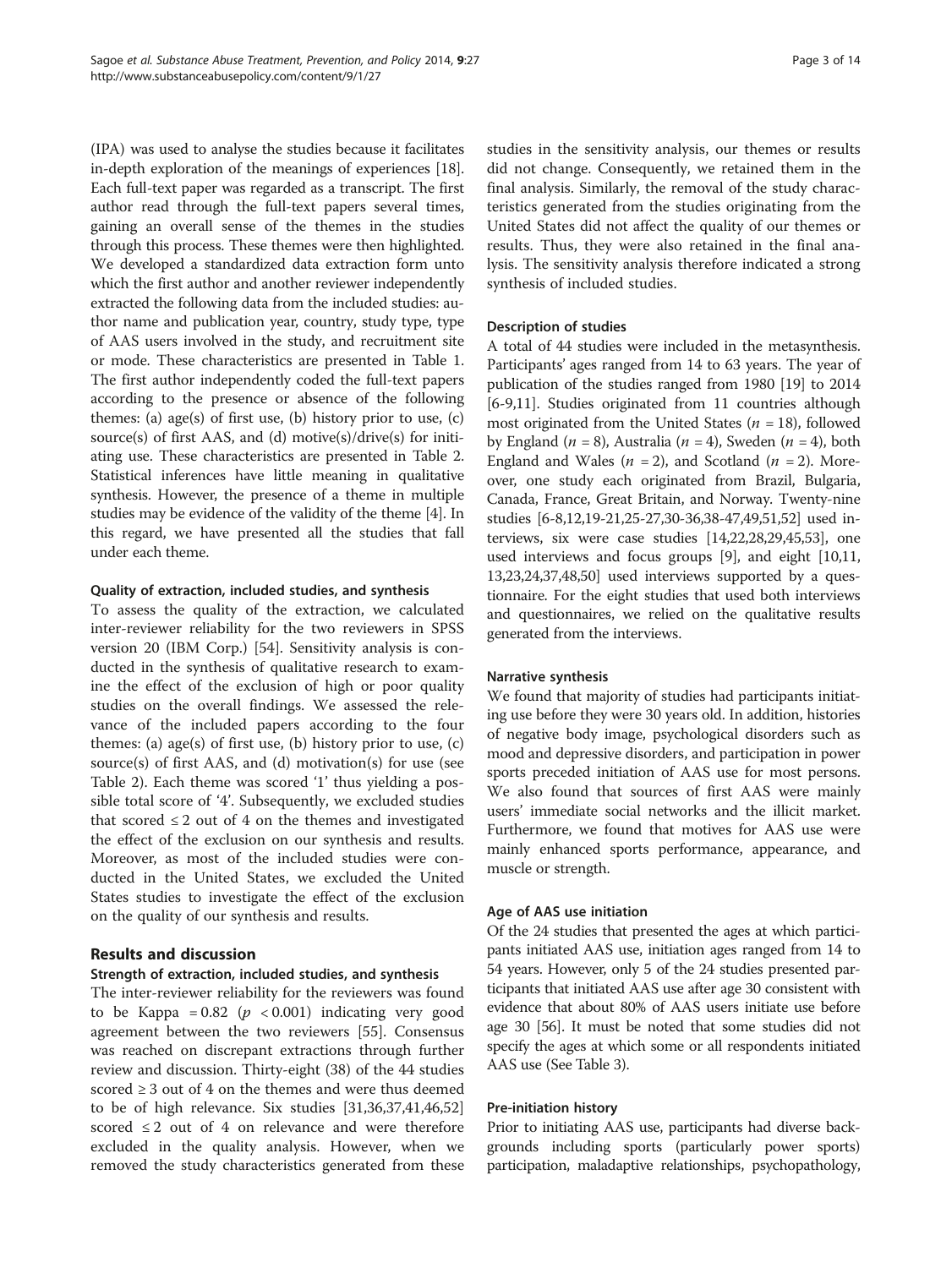| First author, year,<br>reference           | Country/countries Study type    |                                             | AAS user(s)                                                                         | Recruitment site(s)/mode                                                                                     |
|--------------------------------------------|---------------------------------|---------------------------------------------|-------------------------------------------------------------------------------------|--------------------------------------------------------------------------------------------------------------|
| Annitto 1980 [19]                          | <b>USA</b>                      | Interview                                   | 17-year-old male bodybuilder                                                        | Clinic                                                                                                       |
| Bardick 2006 [20]                          | Canada                          | Interview                                   | 8 male weightlifters aged 21 to 35 years                                            | Gymnasium                                                                                                    |
| Bilard 2011 [21]                           | France                          | Interview                                   | 203 bodybuilders                                                                    | Voluntary                                                                                                    |
| Boyadjiev 2000 [22]                        | Bulgaria                        | Case study                                  | 20-year-old male bodybuilder                                                        | Clinic                                                                                                       |
| Copeland 2000 [23] and<br>Peters 1997 [24] | Australia                       | Interview and<br>questionnaire <sup>1</sup> | 100 persons (6 female)<br>aged 18 to 50 years                                       | Gymnasium, sports shops and<br>associations, syringe exchange<br>centre, radio interviews,<br>advertisements |
| Cornford 2014 [9]                          | England                         | Interview and<br>focus group                | 30 males aged 20 to 40 years                                                        | Syringe exchange centre                                                                                      |
| Fudala 2003 [25]                           | <b>USA</b>                      | Interview                                   | 7 males aged 22 to 33 years                                                         | Gymnasium and community                                                                                      |
| Grogan 2006 [26]                           | England                         | Interview                                   | 11 bodybuilders (6 female)<br>aged 20 to 39 years                                   | Gymnasium                                                                                                    |
| Gruber 1999 [27]                           | <b>USA</b>                      | Interview                                   | 5 female bodybuilders                                                               | Gymnasium                                                                                                    |
| Hegazy 2013 [28]                           | <b>USA</b>                      | Case study                                  | 28-year-old male                                                                    | Clinic                                                                                                       |
| Joubert 2014 [7]                           | England                         | Interview                                   | 6 males aged 26 to 42 years                                                         | Addiction charity                                                                                            |
| Katz 1990 [29]                             | <b>USA</b>                      | Case study                                  | 23-year-old male bodybuilder                                                        | Gymnasium                                                                                                    |
| Khorrami 2002 [30]                         | <b>USA</b>                      | Interview                                   | 2 male weightlifters aged<br>24 and 29 years                                        | Voluntary                                                                                                    |
| Kimergård 2014 [6,8]                       | England and Wales               | Interview                                   | 24 males aged 21 to 61 years;<br>mean age 34 years                                  | Gymnasium, prison, steroid<br>clinic and charity, syringe<br>exchange centre                                 |
| Klötz 2010 [31]                            | Sweden                          | Interview                                   | 33 male prisoners aged 21 to 52 years                                               | Prison                                                                                                       |
| Korkia 1993 [12]                           | England, Scotland,<br>and Wales | Interview                                   | 110 persons (13 female)<br>aged 16 to 63 years                                      | Gymnasium, clinic, syringe<br>exchange centre                                                                |
| Korkia 1996 [13]                           | England                         | Interview and<br>questionnaire <sup>†</sup> | 15 females; mean age 28 years                                                       | Not specified                                                                                                |
| Kusserow 1990 [32]                         | <b>USA</b>                      | Interview                                   | 72 (6 female) persons (mostly adolescents);<br>14 to 25 years; mean age 20 years    | Not specified                                                                                                |
| Malone 1995 [33]                           | <b>USA</b>                      | Interview                                   | 77 (6 female) powerlifters and<br>bodybuilders                                      | Gymnasium                                                                                                    |
| Maycock 2005 [34], 2007<br>$[35]$          | Australia                       | Interview                                   | 42 males                                                                            | Gymnasium, night club,<br>community                                                                          |
| McKillop 1987 [36]                         | Scotland                        | Interview                                   | 8 male bodybuilders aged<br>17 to 32 years                                          | Gymnasium                                                                                                    |
| Midgley 1999 [37]                          | England                         | Interview and<br>questionnaire <sup>1</sup> | 50 male bodybuilders and<br>weight trainers aged 17 to 46 years                     | Gymnasium and syringe<br>exchange centre                                                                     |
| Nøkleby 2013 [38]                          | Norway                          | Interview                                   | 9 male drug users aged 22 to 35 years                                               | Clinic                                                                                                       |
| O'Sullivan 2000 [39]                       | Australia                       | Interview                                   | 41 males aged 16 to 36 years                                                        | Clinic                                                                                                       |
| Olrich 1999 [40]                           | <b>USA</b>                      | Interview                                   | 10 male weightlifters; 9 aged<br>18 to 35 years, 1 aged 57 years                    | Gymnasium                                                                                                    |
| Pappa 2012 [41]                            | England                         | Interview                                   | 9 athletes aged 19 to 26 years                                                      | Community via snowball<br>sampling                                                                           |
| Petrocelli 2008 [42]                       | <b>USA</b>                      | Interview                                   | 37 male gym users aged 19 to 43 years                                               | Gymnasium                                                                                                    |
| Pope 1990 [43]                             | <b>USA</b>                      | Interview                                   | 3 male arrested weightlifters<br>aged 23, 24, and 32 years                          | Justice system                                                                                               |
| Pope 1993 [44]                             | <b>USA</b>                      | Interview                                   | 55 bodybuilders; mean age 28 years; 3<br>bodybuilders; 19 years, 26 years, 27 years | Gymnasium                                                                                                    |
| Pope 1996 [45]                             | <b>USA</b>                      | Case study                                  | 16-year-old male                                                                    | Clinic                                                                                                       |
| Pope 1996 [45]                             | <b>USA</b>                      | Interview                                   | 9 male prisoners                                                                    | Prison                                                                                                       |

# <span id="page-3-0"></span>Table 1 Qualitative studies presenting data on AAS use initiation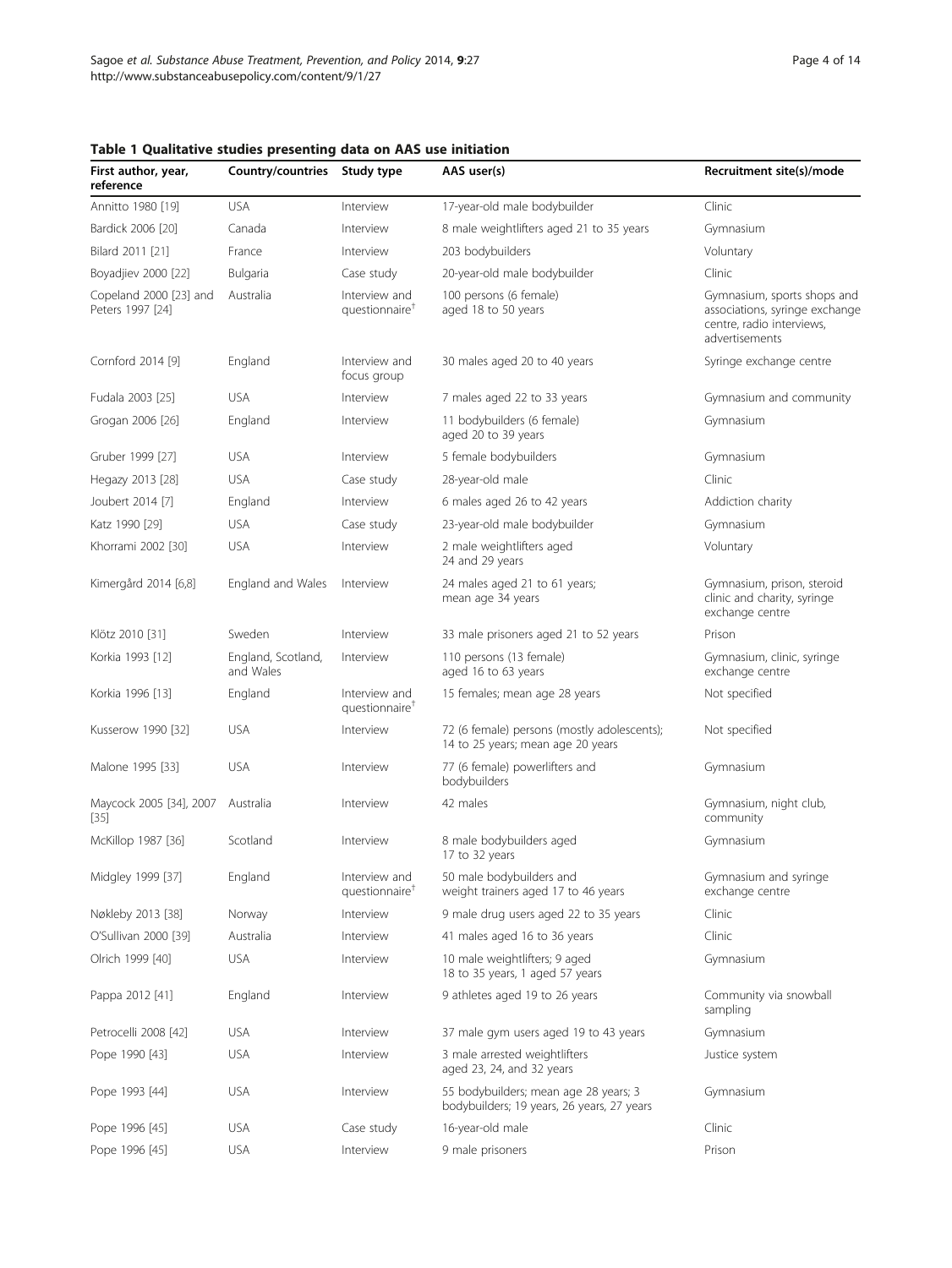| Rashid 2000 [14]                    | <b>USA</b> | Case study                                  | 40-year-old male                                                         | Clinic                  |
|-------------------------------------|------------|---------------------------------------------|--------------------------------------------------------------------------|-------------------------|
| Schwingel 2012 [46]                 | Brazil     | Interview                                   | 147 male power sportspeople<br>aged 18 to 42 years                       | Exercise laboratory     |
| Scull 2013 [47]                     | <b>USA</b> | Interview                                   | 7 male strippers                                                         | Strip club              |
| Skårberg 2007 [48]                  | Sweden     | Interview and<br>questionnaire <sup>†</sup> | 18 male drug users; mean age 35 years                                    | Clinic                  |
| Skårberg 2008 [49]                  | Sweden     | Interview                                   | 6 drug users (2 female)                                                  | Clinic                  |
| Skårberg 2009 [50] and<br>2007 [48] | Sweden     | Interview and<br>questionnaire <sup>T</sup> | 32 male drug users 18 male drug users; mean<br>age 35 years              | Clinic                  |
| Tallon 2007 [11]                    | Scotland   | Interview and<br>questionnaire <sup>†</sup> | 30 males aged 18 to 43 years; mean age<br>27 years                       | Gymnasium               |
| Todd 1987 [51]                      | <b>USA</b> | Interview                                   | 2 persons (27-year-old female weightlifter; 1<br>former male NFL player) | Not specified           |
| Vassalo 2010 [52]                   | <b>USA</b> | Interview                                   | 39 male athletes aged 18 to 35 years                                     | Acquaintances           |
| Walker 2011 [10]                    | England    | Interview and<br>questionnaire <sup>†</sup> | 41 males; 20 to 30 years (majority)                                      | Syringe exchange centre |
| Wilson-Fearon 1999 [53]             | England    | Case study                                  | 29-year-old bodybuilder                                                  | Not specified           |

Table 1 Qualitative studies presenting data on AAS use initiation (Continued)

† We relied on the qualitative results generated from the interview.

negative self and body image, deviant behaviour, and abuse of other drugs (See Table [4](#page-9-0)).

The most prominent feature of AAS users prior to initiation of use was participation in power sports such as bodybuilding, powerlifting, and weightlifting. This emerged in 23 studies [\[11-14,17,18](#page-12-0),[21,22,24](#page-12-0)-[27](#page-12-0),[32,34-37,41,43,45,](#page-12-0)[50](#page-13-0), [52,55\]](#page-13-0). It emerged in Maycock and Howat's study [\[34](#page-12-0)] that users:

…had been weight training for three years prior to initiating anabolic steroid use. However, 11 of the interviewed subjects initiated use within one year of starting weight training (p. 319).

Similarly, participation in other sports such as athletics, cycling, hockey, and football emerged as a prominent feature of AAS users backgrounds prior to initiation of AAS use [[7,11,22,25](#page-12-0),[30,32,38,41,49](#page-12-0)[,52\]](#page-13-0). This is exemplified by Josh in Bardick et al.'s study [[20\]](#page-12-0). Josh was a hockey player who "needed to take steroids to become the best" (p. 138). Similarly, Maycock and Howat [\[34](#page-12-0)] highlighted association with 'complacent' trainers or coaches as a feature of AAS users prior to the initiation of AAS use (p. 319).

Also, Gruber and Pope [\[27\]](#page-12-0) recount the story of Ms. A. who "took all of the supplements and ergogenic drugs that her trainer recommended, including large doses of anabolic steroids". In Maycock and Howat's study [[34](#page-12-0)]:

Four of the interviewed sample indicated that complacency by trainers and coaches contributed to their decision to consider use. The failure of coaches and officials to investigate large increases in body mass and strength achieved by other

competitors contributed to their decision to explore use (p. 319).

AAS users also showed psychological syndromes such as mood and depressive disorders as well as troubled psychosocial histories including divorce, having suffered rape, poor parental connectedness or involvement, and poor social support [\[14,25,27,28,44,45,48-](#page-12-0)[50](#page-13-0)] prior to the initiation of AAS use. In one study [\[27](#page-12-0)], five females initiated AAS use after the experience of rape:

None used such drugs previously…Indeed, prior to experiencing rape, these five women believed that taking anabolic substances was a weakness… Subsequent to their rape, they justified the decision to start using anabolic substances as being necessary to gain muscle mass and strength, because they thought it was impossible to grow big or strong enough "naturally" (p. 275).

Also evident as a feature of AAS users prior to initiation of AAS use was eating disorders such as anorexia nervosa [[25](#page-12-0),[44](#page-12-0)]. Pope et al. [\[44\]](#page-12-0) present the cases of four persons who initiated AAS use due to anorexia nervosa and reverse anorexia nervosa. Negative body image as well as low self-esteem and low self-efficacy also emerged as features of AAS users prior to the initiation of AAS use [[7,10,25,30,32,34,35,42](#page-12-0),[44](#page-12-0)]. Cases 01 and 02 of Fudala et al.'s study [[25](#page-12-0)] recount the stories of a male who "stated that he was using AASs because he lacked self-esteem and was not good-looking." and another who initiated AAS use because he "felt small and [needed to] become more muscular to accomplish [his] goals" (p. 123).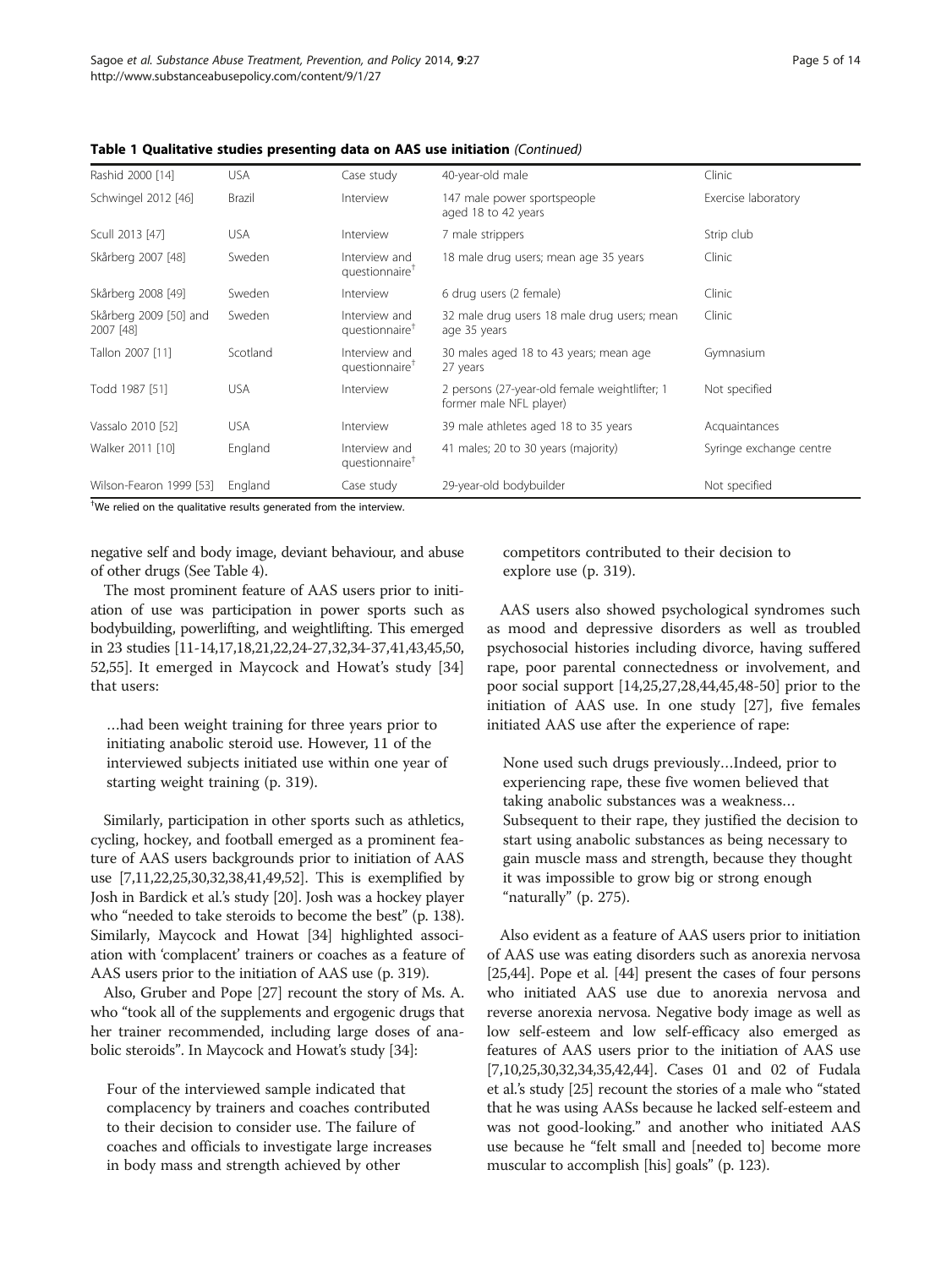| First author, year,<br>reference           | Initiation age(s)                                                                       | History prior to use                                                                           | ו טאכן בא דווי איז די האז ווי האט איז איז די האט א די האט האט א די האט ווי האט א די האט ווי האט ווי האט ווי ה<br>Source(s)      | Motive(s)/drive(s) for use                                                                                                                           |
|--------------------------------------------|-----------------------------------------------------------------------------------------|------------------------------------------------------------------------------------------------|---------------------------------------------------------------------------------------------------------------------------------|------------------------------------------------------------------------------------------------------------------------------------------------------|
| Annitto 1980 [19]                          | 16 years                                                                                | Weightlifting                                                                                  | Illicit market                                                                                                                  | Appearance                                                                                                                                           |
| Bardick 2006 [20]                          | Not specified                                                                           | Weight training                                                                                | Not specified                                                                                                                   | Appearance, confidence, media,<br>personal security, psychological<br>well-being, sports                                                             |
| Bilard 2011 [21]                           | Not specified                                                                           | Bodybuilding                                                                                   | Friends, dealers, others,<br>relatives, teammates                                                                               | Appearance, muscle, physiological<br>recovery, psychological, sports,<br>sports norm, other                                                          |
| Boyadjiev 2000 [22]                        | 19 years                                                                                | Bodybuilding, cycling                                                                          | Not specified                                                                                                                   | Sports                                                                                                                                               |
| Copeland 2000 [23]<br>and Peters 1997 [24] | 14 to 46 years;<br>mean 25 years                                                        | Not specified                                                                                  | Coaches/trainers, dealers,<br>doctors, friends, gym<br>employees, other,<br>pharmacists, mail order<br>relatives, veterinarians | Appearance, muscle, other,<br>physiological recovery/injury<br>prevention, sports                                                                    |
| Cornford 2014 [9]                          | $\leq$ 30 years (n = 14) Not specified                                                  |                                                                                                | Not specified                                                                                                                   | Muscle, personal security,<br>physiological recovery, sports                                                                                         |
| Fudala 2003 [25]                           | $\leq$ 26 years                                                                         | Negative body image,<br>poor self-esteem, psy-<br>chological disorders,<br>troubled background | Not specified                                                                                                                   | Appearance, psychological                                                                                                                            |
| Fudala 2003 [25]                           | $\leq$ 31 years                                                                         | Negative body image,<br>low self-efficacy, trou-<br>bled background                            | Not specified                                                                                                                   | Appearance, muscle                                                                                                                                   |
| Fudala 2003 [25]                           | 17 years                                                                                | Football                                                                                       | Relative                                                                                                                        | Appearance, muscle, sports                                                                                                                           |
| Fudala 2003 [25]                           | 26 years                                                                                | Troubled background                                                                            | Not specified                                                                                                                   | Appearance, muscle                                                                                                                                   |
| Fudala 2003 [25]                           | 21 years                                                                                | Binge eating,<br>psychological<br>disorders, troubled<br>background                            | Not specified                                                                                                                   | Not specified                                                                                                                                        |
| Fudala 2003 [25]                           | 27 years                                                                                | Troubled background,<br>weightlifting                                                          | Friend                                                                                                                          | Sports                                                                                                                                               |
| Fudala 2003 [25]                           | 24 years                                                                                | Bodybuilding                                                                                   | Not specified                                                                                                                   | Sports                                                                                                                                               |
| Grogan 2006 [26]                           | 15 years, 16 years,<br>18 years, 19 years,<br>20 years, 21 years,<br>23 years, 29 years | Bodybuilding                                                                                   | Not specified                                                                                                                   | Appearance, media, occupational,<br>sports, sport/social norm                                                                                        |
| Gruber 1999 [27]                           | Not specified                                                                           | Polydrug use,<br>psychological<br>disorders, troubled<br>background                            | Trainer                                                                                                                         | Appearance, muscle, personal security                                                                                                                |
| Hegazy 2013 [28]                           | 22 years                                                                                | Polydrug use,<br>psychological<br>disorders, troubled<br>background                            | Friends                                                                                                                         | Appearance, muscle, recovery                                                                                                                         |
| Joubert 2014 [7]                           | 16 to 24 years                                                                          | Low self-esteem,<br>negative body image,<br>troubled background                                | Not specified                                                                                                                   | Appearance, confidence, family influence,<br>muscle, peer influence, personal security,<br>psychological well-being, self-esteem,<br>social pressure |
| Katz 1990 [29]                             | 21 years                                                                                | Bodybuilding                                                                                   | Not specified                                                                                                                   | Sports                                                                                                                                               |
| Khorrami 2002 [30]                         | Not specified                                                                           | Football, negative<br>body image,<br>weightlifting                                             | Gym employee                                                                                                                    | Appearance, family influence, muscle, sports                                                                                                         |
| Kimergård 2014 [6,8]                       | 16 years; mean<br>age 25 years                                                          | Not specified                                                                                  | Not specified                                                                                                                   | Appearance, muscle, occupational, sports                                                                                                             |
| Klötz 2010 [31]                            | Not specified                                                                           | Not specified                                                                                  | Not specified                                                                                                                   | Aggression, appearance, muscle, other,<br>psychological, sports, sport/social norm                                                                   |
| Korkia 1993 [12]                           |                                                                                         | Weight training                                                                                |                                                                                                                                 | Muscle, physiological recovery, sports                                                                                                               |

<span id="page-5-0"></span>Table 2 Characteristics of qualitative studies presenting data on AAS use initiation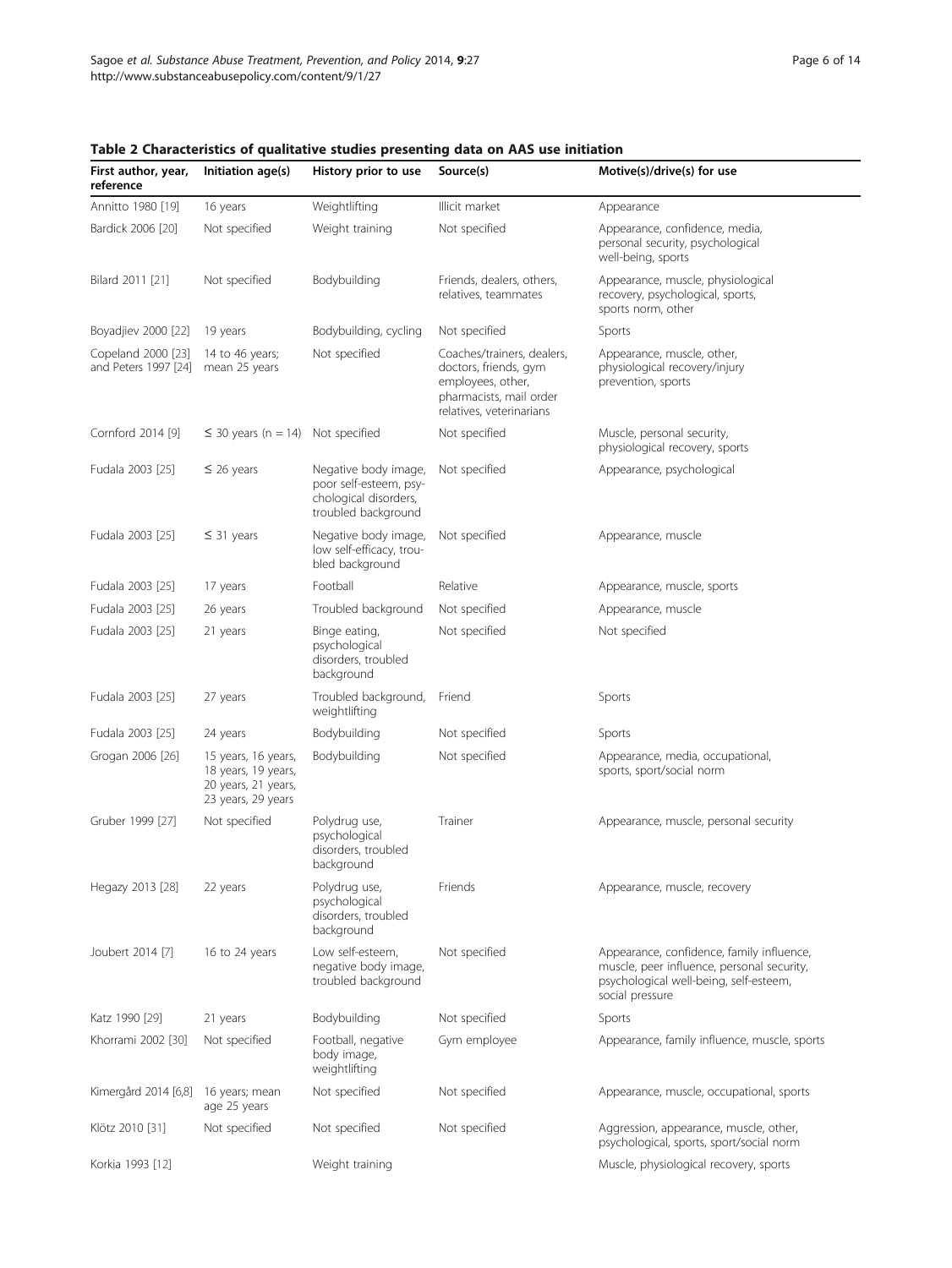#### 16 years, 18 years, 32 years, 54 years Coach, dealers, doctors, friends/teammates, gym owner/employee Korkia 1996 [[13\]](#page-12-0) 19 years, 23 years Not specified Friends, gym owners/ employees, husbands/ boyfriends Muscle, sports Kusserow 1990 [[32\]](#page-12-0) 14 years, 15 years, 17 years, 18 years, ≤ 25 years† Football, bodybuilding, negative body image, polydrug use Coach/team doctor, dealers, doctors, friends/teammates, gym employees, pharmacists, veterinarians Aggression, sports scholarship, appearance, coaches' approval, famous athletes, media influence, parental approval, peer influence, sexual attraction, sports Malone 1995 [[33](#page-12-0)] 24 years Weightlifting Not specified Appearance, muscle, injury prevention/recovery, sports, sport norm Maycock 2005 [[34](#page-12-0)] and 2007 [[35\]](#page-12-0) 24 years, 25 years Complacent trainers, negative body image, weight training Dealers **Appearance**, aggression, coaches' approval, peer influence, sexual attraction, sports McKillop 1987 [[36\]](#page-12-0) Not specified Not specified Not specified Aggression, injury prevention/recovery, muscle, sports Midgley 1999 [\[37\]](#page-12-0) Not specified Not specified Not specified Appearance, injury prevention/recovery, psychological well-being, muscle, peer influence, sports, sexual attraction Nøkleby 2013 [[38](#page-12-0)] Not specified Other drug use, sports/exercise Friend **Appearance**, muscle, psychological well-being, sports O'Sullivan 2000 [[39](#page-12-0)] Not specified Not specified Friends, gym dealers, medical practitioners Appearance, muscle Olrich 1999 [[40](#page-12-0)] 23 years Bodybuilding Not specified Appearance, curiosity, occupational, peer influence, psychological well-being, social/sexual attraction, sports, sport/social norm Pappa 2012 [[41](#page-12-0)] Not specified Athletics Not specified Appearance, concentration, curiosity, muscle, social influence, sports, sport norm Petrocelli 2008 [[42\]](#page-12-0) Not specified Long-term exposure to muscle magazines, negative body image, weight training Dealer, friend, external internet, gym dealer appearance, confidence, muscle, psychological well-being, sexual attraction Pope 1990 [\[43\]](#page-12-0) 30 years Weightlifting Not specified Not specified Pope 1990 [\[43\]](#page-12-0) 21 years Weightlifting Not specified Sports Pope 1990 [\[43\]](#page-12-0) 20 years Weightlifting Not specified Sports Pope 1993 [\[44\]](#page-12-0) 19 years Anorexia nervosa, negative body image, psychological disorders, weightlifting Not specified Appearance Pope 1993 [\[44\]](#page-12-0) 18 years Anorexia nervosa, negative body image, weightlifting Not specified Appearance Pope 1993 [\[44\]](#page-12-0) 24 years Anorexia nervosa, negative body image, weightlifting Not specified Appearance Pope 1996 [\[45\]](#page-12-0) 14 years Psychological disorders, weightlifting Not specified Appearance, confidence, muscle, psychological Rashid 2000 [[14](#page-12-0)] 38 years Psychological disorders, other drug use, troubled background Not specified Appearance, confidence, muscle, psychological Schwingel 2012 [[46](#page-12-0)] Not specified Not specified Friends, illicit market Appearance, muscle, occupational, sport Scull 2013 [\[47](#page-12-0)] 18 years Male stripping Not specified Appearance, muscle, occupational Skårberg 2008 [[49](#page-12-0)] 20 years Troubled background, weight training Friend **Appearance**, muscle Skårberg 2008 [[49](#page-12-0)] 21 years Friend Friend Muscle

#### Table 2 Characteristics of qualitative studies presenting data on AAS use initiation (Continued)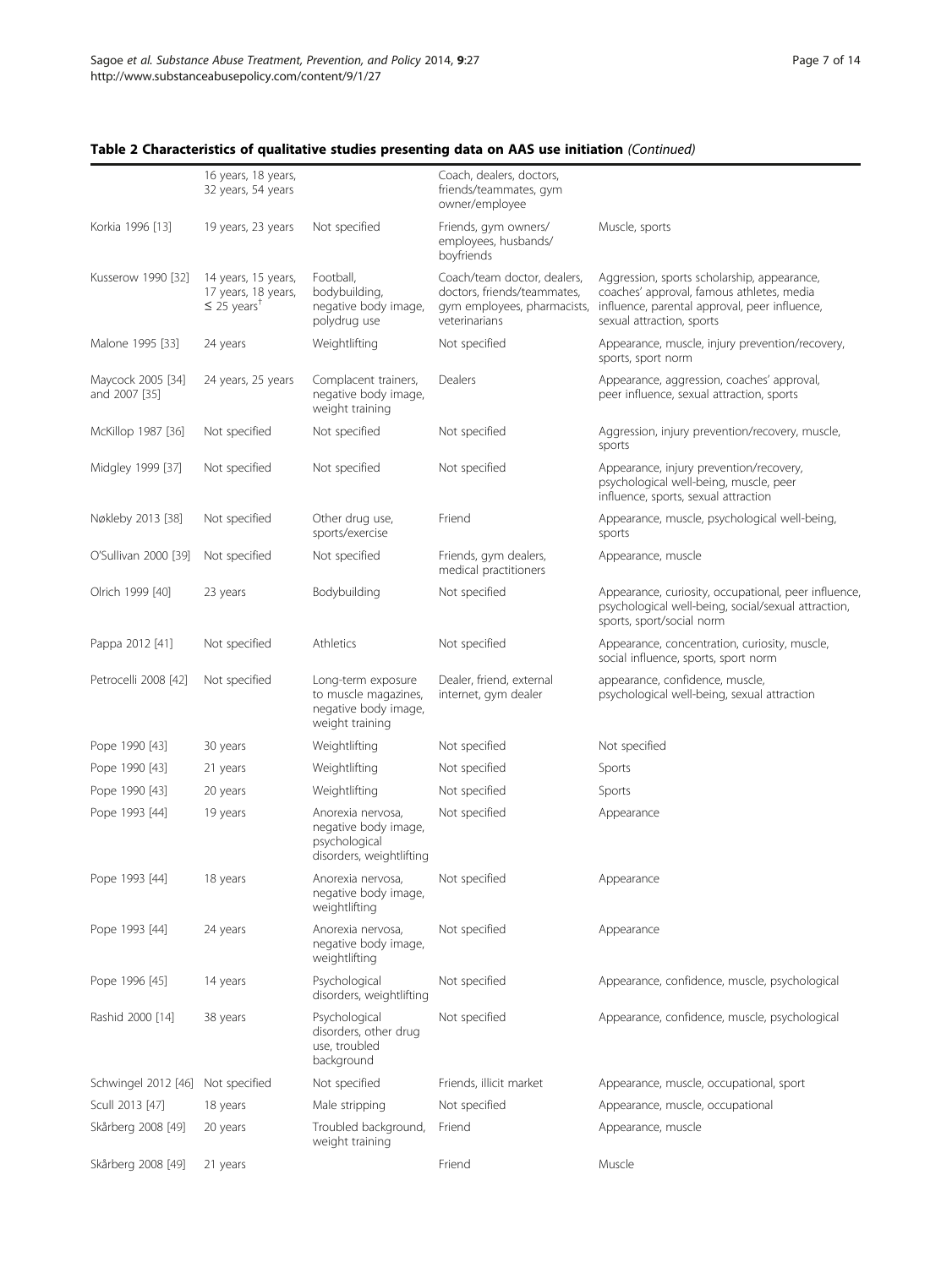|                                     |                             | Troubled background,<br>weight training                  |                           |                                                                                                   |
|-------------------------------------|-----------------------------|----------------------------------------------------------|---------------------------|---------------------------------------------------------------------------------------------------|
| Skårberg 2008 [49]                  | 16 years                    | Irritability, troubled<br>background, weight<br>training | Not specified             | Curiosity, muscle                                                                                 |
| Skårberg 2008 [49]                  | 20 years                    | Bodybuilding, other<br>sports                            | Not specified             | Appearance, sports, sport norm                                                                    |
| Skårberg 2008 [49]                  | 20 years                    | Bodybuilding,<br>troubled background,                    | Not specified             | Sports, sport norm                                                                                |
| Skårberg 2008 [49]                  | 21 years                    | Other sports, troubled<br>background, weight<br>training | Intimate partner          | Appearance, muscle                                                                                |
| Skårberg 2009 [50]<br>and 2007 [48] | 15 to 28 years              | Troubled background                                      | Not specified             | Appearance, muscle, sports                                                                        |
| Tallon 2007 [11]                    | 18 to 43 years              | Weight training, other<br>sports                         | Friends/training partners | Appearance, confidence, injury/illness<br>prevention, muscle, psychological,<br>sexual attraction |
| Todd 1987 [51]                      | Not specified               | Powerlifting                                             | Dealer                    | Sports, sport norm                                                                                |
| Vassalo 2010 [52]                   | Not specified               | Football                                                 | Not specified             | Sports scholarship                                                                                |
| Walker 2011 [10]                    | 20 to 30 years <sup>†</sup> | Not specified                                            | Gym dealer                | Appearance, muscle                                                                                |
| Wilson-Fearon<br>1999 [53]          | Not specified               | Bodybuilding                                             | Not specified             | Sports                                                                                            |

Table 2 Characteristics of qualitative studies presenting data on AAS use initiation (Continued)

† Majority.

Use of other drugs also emerged as a feature of AAS users prior to the initiation of AAS use [\[7,14,27,28,32,38](#page-12-0)]. Nøkleby and Skårderud [\[38](#page-12-0)] highlighted drug use networks as well as addiction clinics as major gateways for the initiation of use. In their study, Kristian commented:

I have always been offered steroids at other places as well, but it never came to anything. But when I got here [addiction clinic] it (steroids) fell right in my lap. And it was the same the last place I was in treatment. It (steroids) fell right in my lap, and that made it easy to accept (p. 495).

It also emerged that many AAS users understood the debilitating consequences of AAS but nevertheless went ahead to initiate use [[10](#page-12-0),[32](#page-12-0),[34,40](#page-12-0)]. In Maycock and Howat's study [[34\]](#page-12-0):

Prior to initiating [AAS] use all of the men interviewed undertook information searches. These included talking to friends, gym trainers and instructors, anabolic steroid users and dealers, reading magazines, underground anabolic steroid manuals and medical journals and occasionally talking to medical practitioners (p. 320).

#### Sources of first AAS

Studies specified several sources of users' first AAS: the illicit market (dealers, mail order, internet etc.), coaches or trainers, clinicians or health workers (doctors, pharmacists, and veterinarians), friends or teammates, gym employees, intimate partners, and relatives (See Table [5](#page-10-0)).

The illicit market emerged as a major source of AAS during the initiation of AAS use [[8,10,12,19,21,23,24](#page-12-0),[32](#page-12-0), [34,35](#page-12-0),[39](#page-12-0),[42](#page-12-0),[46](#page-12-0),[51](#page-13-0)]. The immediate social networks of respondents such as intimate partners, relatives, as well as friends or teammates also emerged as important sources of AAS [\[6,11,21,23](#page-12-0)-[25](#page-12-0),[28](#page-12-0),[32](#page-12-0),[38](#page-12-0),[39,42,46,49](#page-12-0)] during the initiation of AAS use.

In addition, training associates such as coaches or trainers and gym employees emerged as a source of AAS during the initiation of AAS use [[15,16,19,22,24,49](#page-12-0)[,55,56](#page-13-0)]. Clinicians or health workers such as doctors, pharmacists, and veterinarians also came up as sources of AAS during the initiation of AAS use [\[23,24,32](#page-12-0),[39](#page-12-0)].

In a 1990 study of 72 current and former users [\[32](#page-12-0)], the sources of AAS were: friends/teammates  $(n = 41)$ , pharmacists ( $n = 22$ ), dealers ( $n = 17$ ), veterinarians ( $n =$ 10), gym employees ( $n = 8$ ), doctors ( $n = 3$ ), and coach/ team doctor ( $n = 1$ ). Moreover, in a 1997 study [\[24\]](#page-12-0), the sources of AAS were: friends ( $n = 64$ ), doctors ( $n = 42$ ), dealers ( $n = 41$ ), pharmacists ( $n = 18$ ), gym employees  $(n = 14)$ , coaches/trainers  $(n = 14)$ , veterinarians  $(n = 11)$ , relatives ( $n = 6$ ), mail order ( $n = 4$ ), and other ( $n = 4$ ). It is however worthy of note that in the most recent qualitative studies presenting sources of AAS [\[6](#page-12-0),[10](#page-12-0),[21,38,46](#page-12-0)], the only sources of AAS were the illicit market, relatives, and friends.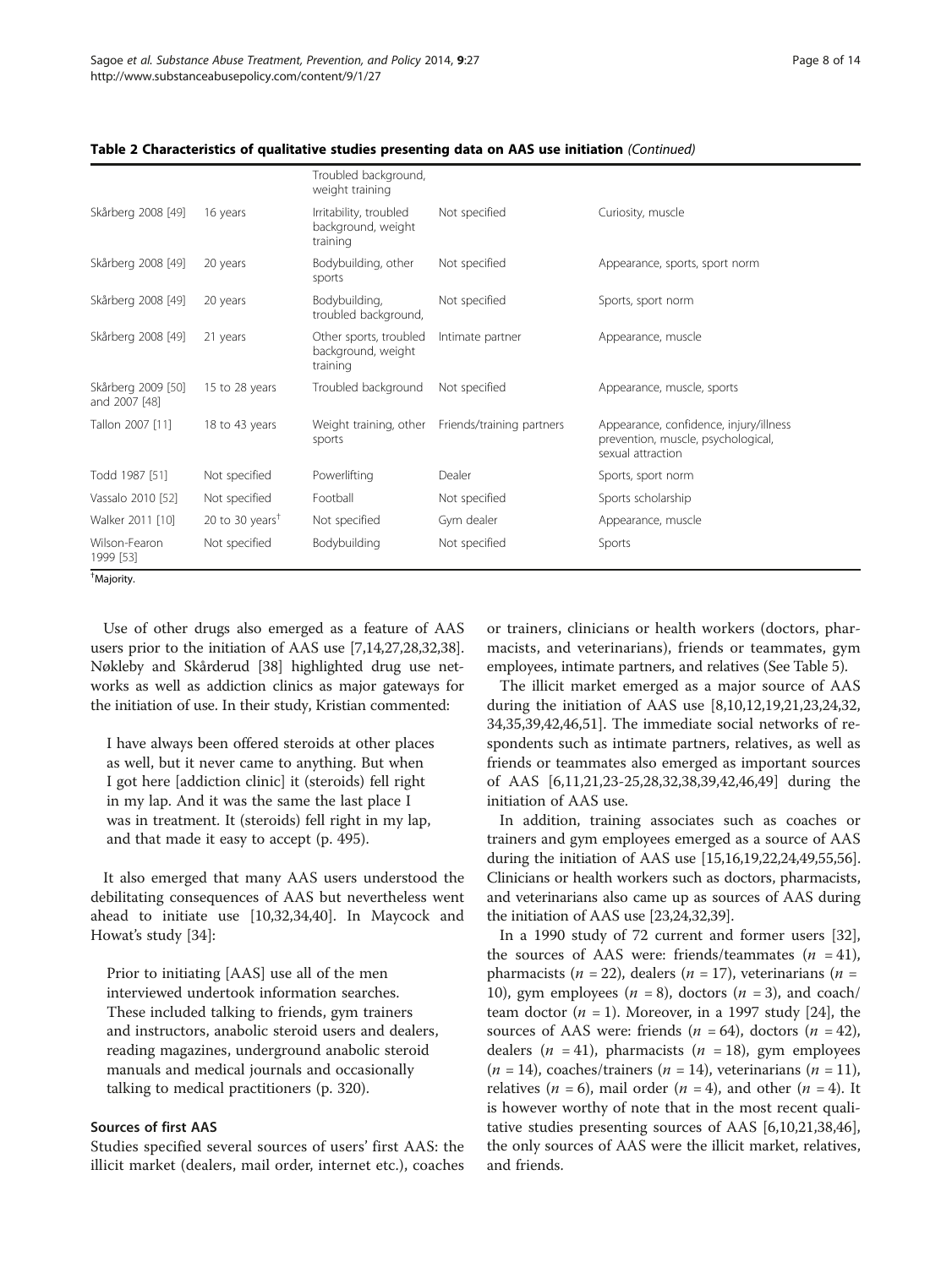Motives for initiating AAS use were for: aggression, enhanced appearance, securing sports scholarships, enhanced muscle or strength, occupational (non-sporting) activities, personal security, psychological well-being or satisfaction, physiological recovery or injury prevention, sexual attraction, and for sporting or competitive activities. Other drives were trainers' approval, curiosity, family influence, use by famous athletes portrayed in the media, peer influence, and use of AAS as a sport or social norm (See Table [6\)](#page-10-0).

Of the above motives and drives, initiation of AAS use for enhanced appearance or body image, muscle or strength, and sports or athletic performance were most prominent in the literature. Indeed, in a study of Australian AAS users [[24](#page-12-0)], the most paramount motives for the initiation of AAS use were improved appearance (46%), increase in size (33%), increase in strength (7%), and improved sporting performance (6%). Case 04 of Fudala et al.'s study [[25](#page-12-0)] also tells the story of a 22-year-old male who initiated AAS use at the age of 17 "in order to increase his size and power for football" and consecutively increased his AAS consumption "in order to compete in bodybuilding events". Paula, a 39-year-old affirms the relationship between her AAS use and sports participation in Grogan et al.'s study [[26](#page-12-0)] with the confession "I will stop [using steroids] when I stop competing yeah" (p. 853). Similarly, others initiated AAS use for physiological recovery or injury prevention [[9,11,12,20,21,23,24,28,32,33,36,37\]](#page-12-0).

Related to enhanced sports performance, enhanced occupational functioning also emerged as motive for the initiation of AAS use [\[6](#page-12-0),[26](#page-12-0),[34,35,40,46,47](#page-12-0)]. In support of this motive, Matt, a 33-year-old male stripper commented in Scull's study [\[47](#page-12-0)]: "All the guys [male strippers] take steroids, you know?…See, you won't last long in this industry if you don't use steroids. They all do steroids" (p. 567). Improved occupational functioning was again highlighted in Maycock and Howat's study [\[35\]](#page-12-0):

For the doormen and security workers, it was about projecting physical competence; for the power lifters, it was about projecting the image of brute strength; for the sex workers or gay men using for body image reasons, it was about the presentation of a natural healthy look. For bodybuilders, it was about projecting their muscles, size and shape (p. 861).

Sexual attraction or attractiveness also emerged as an important motive for the initiation of AAS use [[11,32,40,42](#page-12-0)]. This is highlighted by Kusserow's [\[32](#page-12-0)] finding that 18% of AAS users initiated use in order to "be more successful with the opposite sex" (p. 7). In addition, Petrocelli et al. [[42](#page-12-0)] indicated that AAS use:

increased and enhanced [users'] confidence and love life, as they claimed having a defined, muscular physique allowed them to meet and have sexual relations with more partners (p. 1194).

Social pressure in the form of media influence, peer influence, and sport or social norms also emerged as an important drive for the initiation of AAS use. Related to this, Petrocelli et al. [\[42\]](#page-12-0) found long-term exposure to muscle magazines as a feature of AAS users prior to initiation of AAS use. In addition, Joe a 29-year-old male commented: "I came from a solid family that stressed competition and giving it 110%. So when I didn't see the results in the gym, I went to steroids" [22, p. 10]. In Grogan et al.'s study [[26](#page-12-0)], John, a 25-year-old indicated:

The more I trained, the more magazines I looked at, the bigger I wanted to be. …and there was an ITV programme [about body builders] and when I watched these people it made me feel really depressed. I didn't look as good as them. And it had a massive effect on my decision to take steroids. In fact it was probably one of the biggest reasons why I did take them seeing other people bigger than me (p. 853).

There is however contrary evidence of the influence of media on AAS use. In Walker and Joubert's study [\[10](#page-12-0)], 66% of respondents stated that the media had no influence on their desire to use AAS although these respondents believed that most muscular men portrayed in the media use AAS.

Moreover, psychological well-being emerged as an important motive for the initiation of AAS use [\[7,10,11](#page-12-0), [14,20,21,25,31,37,38,40,42,45\]](#page-12-0). Specific psychological motives for initiating use included boosting self-esteem, confidence, concentration, and overcoming psychological disorders such as depression.

It is important to note however that motives for AAS use may change with time. For instance, in an Australian study [\[24\]](#page-12-0), 46% of users indicated that they initiated use in order to improve their appearance. However, only 35% of these respondents mentioned improved appearance as motive for their most recent use indicating motive change in some users after initiation. Disparities were also discovered for other motives (p. 37). A security worker also elucidated motive change in a recent study by Kimergård [[6\]](#page-12-0):

At this moment in time, I'm not looking to get any bigger as a bodybuilder for example. I like to increase my strength, and now it's more for conditioning… My next cycle, I'll be doing a 'cutting' cycle, I'll be dieting and getting down to a reasonable healthy weight (p. 3).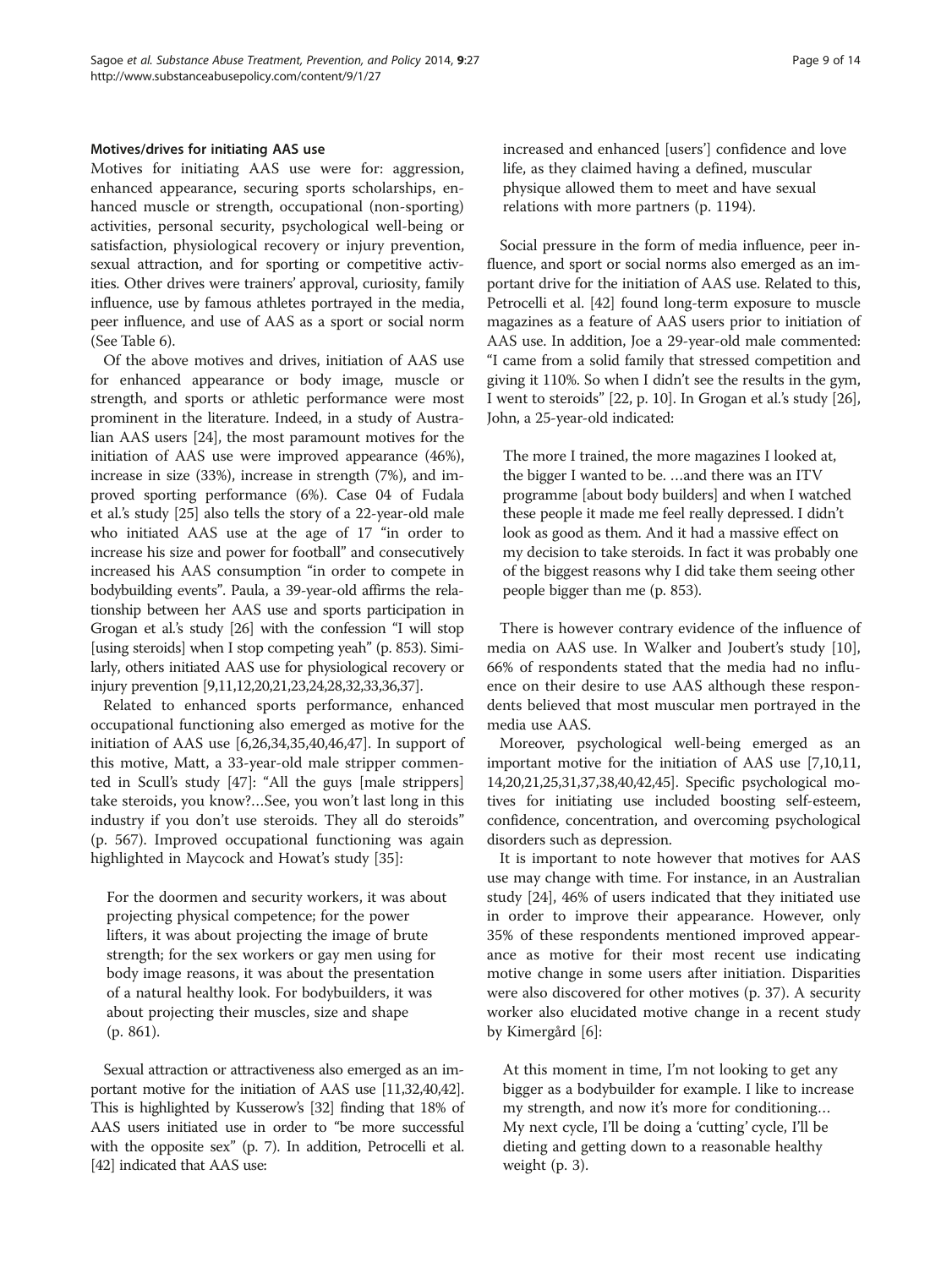| Age(s) of initiation | Studies (first author, reference)                                                                                                                                                                                                                                                                                                                                                               |
|----------------------|-------------------------------------------------------------------------------------------------------------------------------------------------------------------------------------------------------------------------------------------------------------------------------------------------------------------------------------------------------------------------------------------------|
| 14 years             | Copeland [23] and Peters [24]; Kusserow [32]; Pope [45]; Tallon [11]                                                                                                                                                                                                                                                                                                                            |
| 15 years             | Copeland [23] and Peters [24]; Grogan [26]; Kusserow [32]; Skårberg [48,50]; Tallon [11]                                                                                                                                                                                                                                                                                                        |
| 16 years             | Annitto [19]; Copeland [23] and Peters [24]; Grogan [26]; Korkia [12]; Skårberg [49];<br>Kimergård [8]; Joubert [7]; Tallon [11]                                                                                                                                                                                                                                                                |
| 17 years             | Copeland [23] and Peters [24]; Fudala [25]; Kusserow [32]; Tallon [11]                                                                                                                                                                                                                                                                                                                          |
| 18 years             | Copeland [23] and Peters [24]; Grogan [26]; Korkia [12]; Kusserow [32]; Pope [44]; Scull [47]; Joubert [7]; Tallon [11]                                                                                                                                                                                                                                                                         |
| 19 years             | Boyadjiev [22]; Copeland [23] and Peters [24]; Grogan [26]; Korkia [13]; Pope [44]; Joubert [7]; Tallon [11]                                                                                                                                                                                                                                                                                    |
| 20 years             | Copeland [23] and Peters [24]; Cornford [9]; Grogan [26]; Pope [43]; Skårberg [49]; Tallon [11]                                                                                                                                                                                                                                                                                                 |
| 21 years             | Copeland [23] and Peters [24]; Cornford [9]; Fudala [25]; Grogan [26]; Katz [29];<br>Pope [43]; Skårberg [49]; Tallon [11]                                                                                                                                                                                                                                                                      |
| 22 years             | Copeland [23] and Peters [24]; Cornford [9]; Hegazy [28]                                                                                                                                                                                                                                                                                                                                        |
| 23 years             | Copeland [23] and Peters [24]; Cornford [9]; Grogan [26]; Korkia [13]; Olrich [40]; Tallon [11]                                                                                                                                                                                                                                                                                                 |
| 24 years             | Copeland [23] and Peters [24]; Cornford [9]; Fudala [25]; Malone [33]; Maycock [34,35];<br>Pope [44]; Joubert [7]; Tallon [11]                                                                                                                                                                                                                                                                  |
| 25 years             | Copeland [23] and Peters [24]; Cornford [9]; Maycock [34,35]; Tallon [11]                                                                                                                                                                                                                                                                                                                       |
| 26 years             | Copeland [23] and Peters [24]; Cornford [9]; Fudala [25]; Tallon [11]                                                                                                                                                                                                                                                                                                                           |
| 27 years             | Copeland [23] and Peters [24]; Cornford [9]; Fudala [25]; Tallon [11]                                                                                                                                                                                                                                                                                                                           |
| 28 years             | Copeland [23] and Peters [24]; Cornford [9]; Skårberg [48,50]; Tallon [11]                                                                                                                                                                                                                                                                                                                      |
| 29 years             | Copeland [23] and Peters [24]; Cornford [9]; Grogan [26]; Tallon [11]                                                                                                                                                                                                                                                                                                                           |
| 30 years             | Copeland [23] and Peters [24]; Cornford [9]; Pope [43]; Tallon [11]                                                                                                                                                                                                                                                                                                                             |
| 31 to 54 years       | Copeland [23] and Peters [24]; Cornford [9]; Korkia [12]; Rashid [14]; Tallon [11]                                                                                                                                                                                                                                                                                                              |
| Not specified        | Bardick [20]; Bilard [21]; Fudala [25]; Gruber [27]; Joubert [7]; Katz [29]; Khorrami [30]; Kimergård [6,8];<br>Klötz [31]; Korkia [12,13]; Kusserow [32]; Maycock [34,35]; McKillop [36]; Midgley [37]; Nøkleby [38];<br>O'Sullivan [39]; Olrich [40]; Petrocelli [42]; Schwingel [46]; Scull [47]; Skårberg [48,50]; Tallon [11];<br>Todd [51]; Vassalo [52]; Walker [10]; Wilson-Fearon [53] |

<span id="page-9-0"></span>Table 3 Qualitative studies presenting age(s) of AAS use initiation

Not specified: Authors did not present age(s) of initiation for some or all participants.

# Table 4 Qualitative studies presenting AAS users' history prior to use

| <b>History</b>                                              | Studies (first author, reference)                                                                                                                                                                                                                                                                                         |
|-------------------------------------------------------------|---------------------------------------------------------------------------------------------------------------------------------------------------------------------------------------------------------------------------------------------------------------------------------------------------------------------------|
| Anorexia and reverse anorexia                               | Fudala [25]; Pope [44]                                                                                                                                                                                                                                                                                                    |
| Complacent trainer(s)                                       | Maycock [34,35]                                                                                                                                                                                                                                                                                                           |
| Long-term exposure to muscle<br>magazines                   | Petrocelli [42]                                                                                                                                                                                                                                                                                                           |
| Low self-efficacy                                           | Fudala [25]; Joubert [7]                                                                                                                                                                                                                                                                                                  |
| Male sex work                                               | Scull [47]                                                                                                                                                                                                                                                                                                                |
| Negative body image                                         | Fudala [25]; Khorrami [30]; Kusserow [32]; Maycock [34,35]; Petrocelli [42]; Pope [44]; Walker [10]; Joubert [7]                                                                                                                                                                                                          |
| Other drug(s) use                                           | Gruber [27]; Hegazy [28]; Joubert [7]; Kusserow [32]; Nøkleby [38]; Rashid [14]                                                                                                                                                                                                                                           |
| Other sports (athletics, cycling, hockey,<br>football etc.) | Bardick [20]; Boyadjiev [22]; Fudala [25]; Joubert [7]; Khorrami [30]; Kusserow [32]; Nøkleby [38]; Pappa [41];<br>Skårberg [49]; Tallon [11]; Vassalo [52]                                                                                                                                                               |
| Poor self-esteem                                            | Fudala [25]; Walker [10]; Joubert [7]                                                                                                                                                                                                                                                                                     |
| Power sports (bodybuilding,<br>powerlifting, weightlifting) | Annitto [19]; Bardick [20]; Bilard [21]; Boyadjiev [22]; Fudala [25]; Grogan [26]; Joubert [7]; Katz [29];<br>Khorrami [30]; Kimergård [8]; Korkia [12]; Kusserow [32]; Malone [33]; Maycock [34,35]; Olrich [40];<br>Petrocelli [42]; Pope [43]; Pope [44,45]; Skårberg [49]; Tallon [11]; Todd [51]; Wilson-Fearon [53] |
| Psychological disorder                                      | Fudala [25]; Gruber [27]; Hegazy [28]; Pope [44,45]; Rashid [14]                                                                                                                                                                                                                                                          |
| Troubled background (bullying,<br>divorce, rape etc.)       | Fudala [25]; Gruber [27]; Hegazy [28]; Rashid [14]; Skårberg [48-50]; Joubert [7]                                                                                                                                                                                                                                         |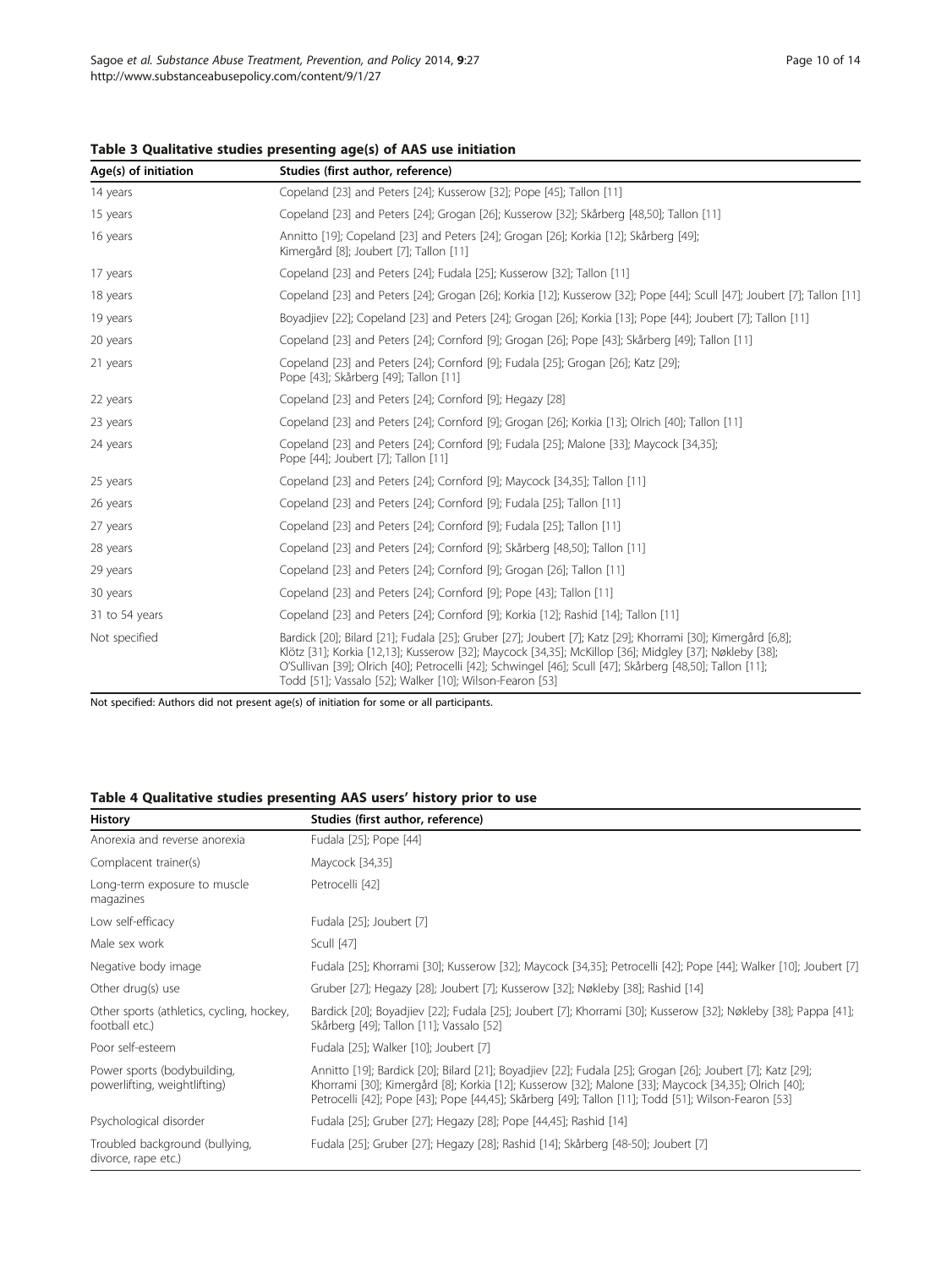<span id="page-10-0"></span>

| Source                             | Studies (first author, reference)                                                                                                                                                                              |
|------------------------------------|----------------------------------------------------------------------------------------------------------------------------------------------------------------------------------------------------------------|
| Coach/trainer                      | Copeland [23] and Peters [24]; Gruber [27]; Korkia [12,13]; Kusserow [32]                                                                                                                                      |
| Doctor                             | Copeland [23] and Peters [24]; Korkia [12]; Kusserow [32]; O'Sullivan [39]                                                                                                                                     |
| Friend/teammate                    | Bilard [21]; Copeland [23] and Peters [24]; Fudala [25]; Hegazy [28]; Kimergård [6]; Korkia [12];<br>Kusserow [32]; Nøkleby [38]; O'Sullivan [39]; Petrocelli [42]; Schwingel [46]; Skårberg [49]; Tallon [11] |
| Gym employee                       | Copeland [23] and Peters [24]; Khorrami [30]; Korkia [12,13]; Kusserow [32]; Walker [10]                                                                                                                       |
| Illicit market (dealers, internet) | Annitto [19]; Bilard [21]; Copeland [23] and Peters [24]; Kimergård [8]; Korkia [12]; Kusserow [32];<br>Maycock [34,35]; O'Sullivan [39]; Petrocelli [42]; Schwingel [46]; Todd [51]; Walker [10]              |
| Intimate partner                   | Korkia [13]; Skårberg [49]                                                                                                                                                                                     |
| Pharmacist                         | Copeland [23] and Peters [24]; Kusserow [32]                                                                                                                                                                   |
| Relative                           | Bilard [21]; Copeland [23] and Peters [24]; Fudala [25]                                                                                                                                                        |
| Veterinarian                       | Copeland [23] and Peters [24]; Kusserow [32]                                                                                                                                                                   |

## Implications for research

The results of our study have important implications for future investigations. First, unnecessary replication of qualitative research may be avoided when systematic reviews and qualitative syntheses are conducted prior to the execution of new qualitative research. In addition, all studies were conducted in Western countries. This is problematic as there is evidence that nonmedical AAS use represents a global public health problem [[1](#page-12-0)]. Thus,

future studies must as well endeavour to investigate the experiences of AAS users in non-Western countries.

Our findings also reveal a relative paucity of qualitative investigations on the influence of backgrounds of anorexia nervosa, complacent trainers, use of other appearance and performance enhancing drugs and methods, long-term exposure to media images of muscular persons, low selfesteem and self-efficacy, and male sex work on the initiation of AAS use. Moreover, scant qualitative studies have

| Table 6 Qualitative studies presenting AAS users' motives/drives for initiating AAS use |  |  |
|-----------------------------------------------------------------------------------------|--|--|
|-----------------------------------------------------------------------------------------|--|--|

| Motive/drive                                                                         | Studies (first author, reference)                                                                                                                                                                                                                                                                                                                                                                                      |  |
|--------------------------------------------------------------------------------------|------------------------------------------------------------------------------------------------------------------------------------------------------------------------------------------------------------------------------------------------------------------------------------------------------------------------------------------------------------------------------------------------------------------------|--|
| Aggression                                                                           | Klötz [31]; Kusserow [32]; Maycock [34,35]; Mckillop [36]                                                                                                                                                                                                                                                                                                                                                              |  |
| Appearance/body image                                                                | Annitto [19]; Bardick [20]; Bilard [21]; Copeland [23] and Peters [24]; Fudala [25]; Grogan [26]; Gruber [27];<br>Hegazy [28]; Khorrami [30]; Kimergård [6,8]; Klötz [31]; Kusserow [32]; Malone [33]; Maycock [34,35]; Midgley<br>[37]; Nøkleby [38]; O'Sullivan [39]; Olrich [40]; Pappa [41]; Petrocelli [42]; Pope [44,45]; Rashid [14]; Schwingel<br>[46]; Scull [47]; Skårberg [48-50]; Tallon [11]; Walker [10] |  |
| Coach's/trainer's approval/influence                                                 | Kusserow [32]; Maycock [34,35]                                                                                                                                                                                                                                                                                                                                                                                         |  |
| Curiosity                                                                            | Olrich [40]; Pappa [41]; Skårberg [49]                                                                                                                                                                                                                                                                                                                                                                                 |  |
| Family influence                                                                     | Khorrami [30]; Kusserow [32]; Joubert [7]                                                                                                                                                                                                                                                                                                                                                                              |  |
| Media                                                                                | Bardick [20]; Grogan [26]; Kusserow [32]; Pappa [41]; Walker [10]                                                                                                                                                                                                                                                                                                                                                      |  |
| Muscle/strength                                                                      | Bilard [21]; Copeland [23] and Peters [24]; Cornford [9]; Fudala [25]; Gruber [27]; Hegazy [28]; Joubert [7];<br>Khorrami [30]; Kimergård [6]; Klötz [31]; Korkia [12,13]; Malone [33]; McKillop [36]; Midgley [37]; Nøkleby [38];<br>O'Sullivan [39]; Pappa [41]; Petrocelli [42]; Pope [45]; Rashid [14]; Schwingel [46]; Scull [47]; Skårberg [49];<br>Skårberg [48,50]; Tallon [11]; Walker [10]                   |  |
| Occupational (non-sporting)                                                          | Grogan [26]; Kimergård [6]; Maycock [35]; Olrich [40]; Schwingel [46]; Scull [47]                                                                                                                                                                                                                                                                                                                                      |  |
| Peer influence                                                                       | Joubert [7]; Kusserow [32]; Maycock [34,35]; Midgley [37]; Olrich [40]                                                                                                                                                                                                                                                                                                                                                 |  |
| Personal security                                                                    | Bardick [20]; Cornford [9]; Gruber [27]; Joubert [7]                                                                                                                                                                                                                                                                                                                                                                   |  |
| Physiological recovery/injury<br>prevention                                          | Bardick [20]; Bilard [21]; Copeland [23] and Peters [24]; Cornford [9]; Hegazy [28]; Korkia [12]; Kusserow [32];<br>Malone [33]; McKillop [36]; Midgley [37]; Tallon [11]                                                                                                                                                                                                                                              |  |
| Psychological (well-being, self-esteem,<br>self-efficacy, concentration, confidence) | Bardick [20]; Bilard [21]; Fudala [25]; Joubert [7]; Klötz [31]; Midgley [37]; Nøkleby [38]; Olrich [40]; Petrocelli<br>[42]; Pope [45]; Rashid [14]; Tallon [11]; Walker [10]                                                                                                                                                                                                                                         |  |
| Sexual attraction/attractiveness                                                     | Kusserow [32]; Olrich [40]; Petrocelli [42]; Tallon [11]                                                                                                                                                                                                                                                                                                                                                               |  |
| Sport/social norm                                                                    | Bilard [21]; Grogan [26]; Klötz [31]; Malone [33]; Olrich [40]; Pappa [41]; Skårberg [49]; Todd [51]; Kimergård [8]                                                                                                                                                                                                                                                                                                    |  |
| Sports                                                                               | Bardick [20]; Bilard [21]; Boyadjiev [22]; Copeland [23] and Peters [24]; Fudala [25]; Grogan [26]; Joubert [7];<br>Katz [29]; Khorrami [30]; Klötz [31]; Korkia [12,13]; Kimergård [6]; Kusserow [32]; Malone [33]; Maycock [34,35];<br>McKillop [36]; Midgley [37]; Nøkleby [38]; Olrich [40]; Pappa [41]; Pope [43]; Schwingel [46]; Skårberg [48-50];<br>Todd [51]; Wilson-Fearon [53]                             |  |
| Sports scholarship                                                                   | Kusserow [32]; Vassalo [52]                                                                                                                                                                                                                                                                                                                                                                                            |  |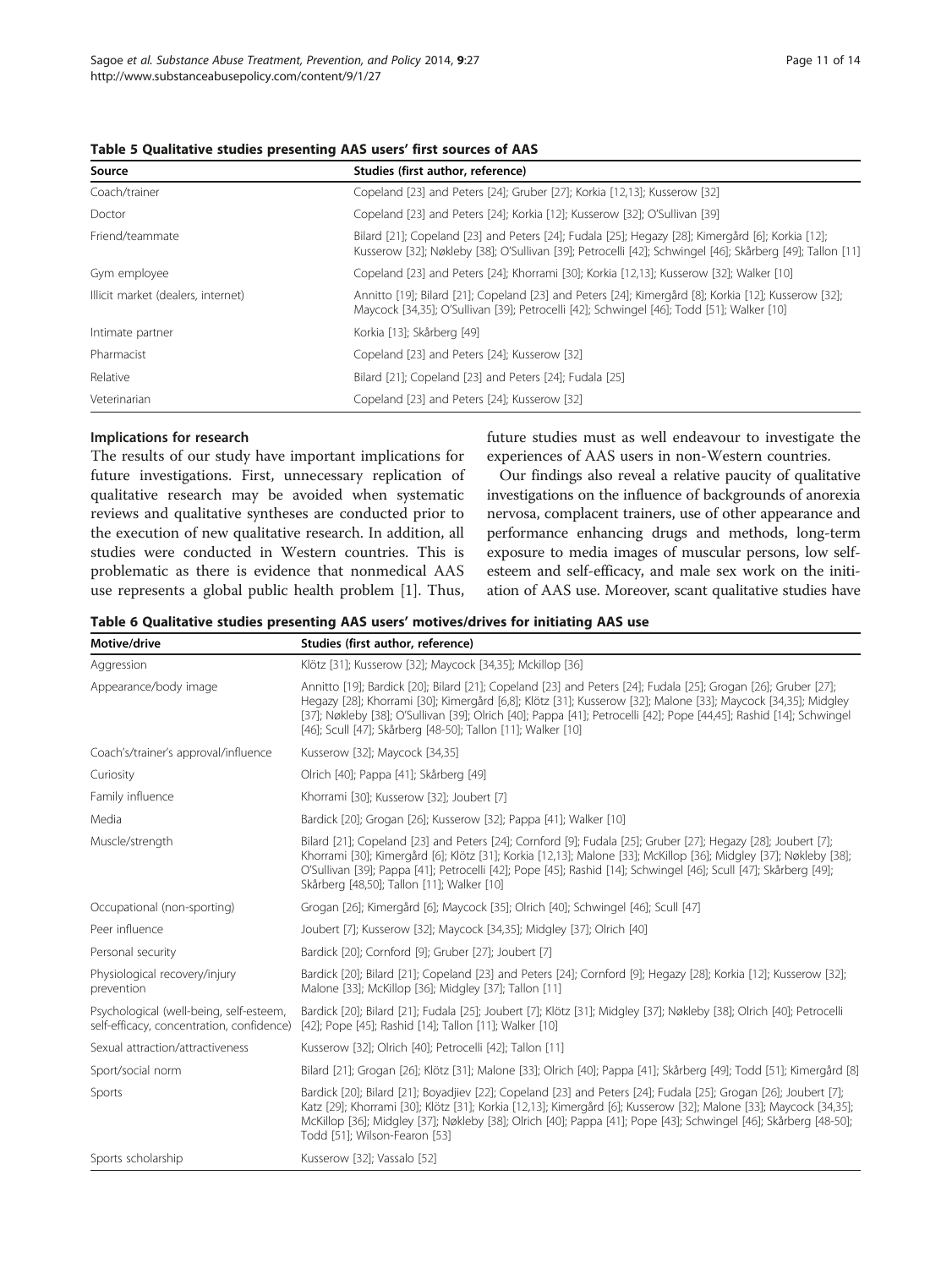examined the influence of motives and drives such as securing sports scholarships, coaches' or trainers' approval, the search for confidence, curiosity, the influence of famous athletes, family influence, and personal security on the initiation of AAS use. Thus, future studies should examine these topics.

## Implications for policy and practice

Arguably, our findings represent an important basis for policymaking and planning. First, with evidence from the present study that most AAS users initiate use under 30 years, AAS use interventions should focus primarily on adolescents and young adults. Thus preventive interventions should be tailored mainly for these age cohorts. In addition, with evidence from our study that negative body image, psychological disorders, and sports participation (particularly in power sports) precede initiation of AAS use for most persons, AAS use interventions must target persons demonstrating these characteristics as well as focus on relevant environments.

Moreover, AAS use interventions must be targeted at individuals with: eating disorders, low self-esteem and self-efficacy, 'doping-complacent' trainers, long-term exposure to media images of muscular persons, troubled backgrounds, drug use histories and milieus, and psychological disorders. AAS use interventions should also be aimed at athletes especially power sportspeople, doormen and security workers, male sex workers, and gay men as these groups emerged as popular AAS users in this qualitative metasynthesis.

Again, it is worrying that although some AAS users appreciated the debilitating consequences of AAS, they nevertheless went ahead to initiate use [[6,10,32,34,40](#page-12-0)]. We also found that sources of first AAS were mainly users' immediate social networks and the illicit market. Furthermore, it is worthy of note that in the most recent qualitative studies presenting sources of AAS [\[6,10,21,38,46\]](#page-12-0), the only sources were the illicit market, relatives, and friends. This is perhaps attributable to the increasing illegalization of AAS use since the 1990s [\[1](#page-12-0)]. Nevertheless, with the proliferation of both legal and illegal substances on the illicit market and the internet, as well as the expectedly 'drug-clean' environments of addiction clinics [[38](#page-12-0)], better ways of dealing with the global public health problem of AAS use will need to be found.

#### Strengths and weaknesses

The present study has several strengths. To our knowledge, it is the first-ever systematic review and synthesis of qualitative studies on AAS use initiation. The systematic and advanced strategy for identifying, reporting, and synthesizing qualitative studies, the 'global' and comprehensive nature of the present study, and the inclusion of a

large number of both peer-reviewed and grey literature are also notable assets.

Despite the aforementioned strengths of the present study, some limitations ought to be noted when interpreting our results. First, we restricted our analysis to English language literature. Though this is not an uncommon practice for systematic reviews [\[57\]](#page-13-0), it is possible that the exclusion of non-English language literature influenced our results. However, it must be noted that Moher et al. [[57](#page-13-0)] found no evidence of biased results with the exclusion of non-English studies. Nevertheless, it is worth pointing out again that our themes and results were robust in the sensitivity analysis. Furthermore, it is plausible that the case studies included in the present study were reported due to their 'unusual' or 'exceptional' nature. Thus, these cases may not be representative of the typical AAS user.

## **Conclusions**

Arguably, our findings represent an important basis for AAS use interventions. Findings from the present study denote the importance of psychological and social factors in the initiation of AAS use. Our findings also complement available evidence from quantitative studies on the initiation of AAS use. There is the need for improved ways of dealing with the global problem of AAS use with the increased availability of both legal and illegal substances on the illicit market and the internet.

#### Competing interests

The authors declare that they have no competing interests.

#### Authors' contributions

DS led the conception and design of the study, the literature search, analysis, writing and revision of the manuscript. CSA and SP contributed to the writing and revision of the manuscript. All authors read and approved the final manuscript.

#### Authors' information

DS is a PhD research fellow at the Department of Psychosocial Science, University of Bergen, Norway. He conducts research on image and performance enhancing drugs and methods with special focus on anabolic-androgenic steroids. He also works on other drug and behavioural addictions. CSA is a postdoctoral research fellow at the Department of Psychosocial Science, University of Bergen, Norway, and a clinical psychologist at the Bergen Clinics Foundation, Norway. She conducts research in the area of work, industrial and organizational psychology, as well as drug and behavioural addictions. SP is a professor of psychology at the Department of Psychosocial Science, University of Bergen, Norway, and a senior researcher at the Norwegian Competence Centre for Sleep Disorders. He conducts research on sleep and sleep disorders as well as drug and behavioural addictions.

#### Acknowledgements

We are grateful to Jim McVeigh for his contribution to the literature search process. We thank Philomena Antwi for reviewing studies included in the narrative synthesis.

#### Author details

<sup>1</sup>Department of Psychosocial Science, University of Bergen, Christiesgate 12, 5015 Bergen, Norway. <sup>2</sup>The Competence Centre, Bergen Clinics Foundation Bergen, Norway.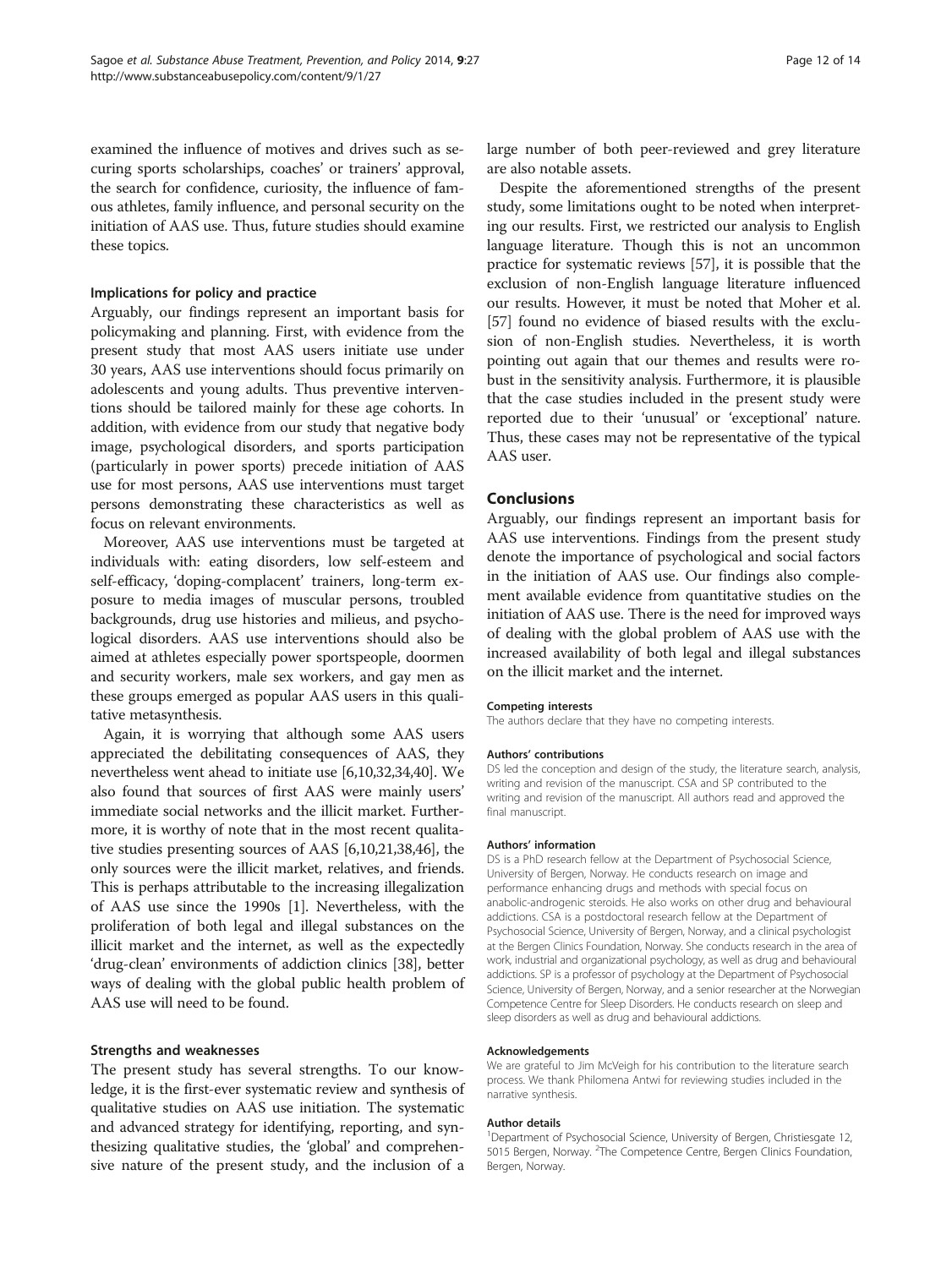<span id="page-12-0"></span>Received: 7 May 2014 Accepted: 26 June 2014 Published: 2 July 2014

#### References

- Sagoe D, Molde H, Andreassen CS, Torsheim T, Pallesen S: The global epidemiology of anabolic-androgenic steroid use: a meta-analysis and meta-regression analysis. Ann Epidemiol 2014, 24:383–398.
- Kanayama G, Boynes M, Hudson JI, Field AE, Pope HG Jr: Anabolic steroid abuse among teenage girls: an illusory problem? Drug Alcohol Depend 2007, 88:156–162.
- 3. Lawlor DA, Frankel S, Shaw M, Ebrahim S, Smith GD: Smoking and ill health: does lay epidemiology explain the failure of smoking cessation programs among deprived populations? Am J Public Health 2003, 93:266-270.
- Marshall IJ, Wolfe CD, McKevitt C: Lay perspectives on hypertension and drug adherence: systematic review of qualitative research. BMJ 2012, 345:e3953.
- 5. Popay J, Roberts R, Sowden A, Petticrew M, Arai L, Rodgers M, Britten N, Roen K, Duffy S: Guidance on the conduct of narrative synthesis in systematic reviews. A product from the ESRC methods programme. York: University of York; 2006.
- 6. Kimergård A: A qualitative study of anabolic steroid use amongst gym users in the United Kingdom: motives, beliefs and experiences. J Subst Use 2014, doi:10.3109/14659891.2014.911977 [Epub ahead of print].
- 7. Joubert HE: What is the role of shame for male anabolic androgenic steroid users?. Leicester, UK: University of Leicester; 2014. Retrieved May 2014 from [https://lra.le.ac.uk/bitstream/2381/28833/1/2014JoubertHEPsyD.pdf.](https://lra.le.ac.uk/bitstream/2381/28833/1/2014JoubertHEPsyD.pdf)
- 8. Kimergård A, McVeigh J: Environments, risk and health harms: a qualitative investigation into the illicit use of anabolic steroids among people using harm reduction services in the UK. BMJ Open 2014, 4:e005275. doi:10.1136/ bmjopen-2014-005275.
- 9. Cornford CS, Kean J, Nash A: Anabolic-androgenic steroids and heroin use: a qualitative study exploring the connection. Int J Drug Policy 2014. http://dx.doi.org/10.1016/j.drugpo.2014.06.002 [Epub ahead of print].
- 10. Walker DM, Joubert HE: Attitudes of injecting male anabolic androgenic steroid users to media influence, health messages and gender constructs. Drugs Alcohol Today 2011, 11:56–70.
- 11. Tallon V: An Exploratory Investigation of Anabolic-Androgenic Steroid use in Lanarkshire. Paisley: University of Paisley; 2007. Retrieved June 2014 from [http://www.ibrarian.net/navon/page.jsp?paperid=10804537&searchTerm=](http://www.ibrarian.net/navon/page.jsp?paperid=10804537&searchTerm=east+kilbride) [east+kilbride.](http://www.ibrarian.net/navon/page.jsp?paperid=10804537&searchTerm=east+kilbride)
- 12. Korkia P, Stimson G: Anabolic Steroid use in Great Britain: An Exploratory Investigation. Final Report to the Department of Health for England, Scotland and Wales. London: The Centre for Research on Drugs and Health Behaviour; 1993.
- 13. Korkia P, Lenehan P, McVeigh J: Non-medical use of androgens among women. J Perform Enhanc Drugs 1996, 1:71–76.
- 14. Rashid W: Testosterone abuse and affective disorders. J Subst Abuse Treat 2000, 18:179–184.
- 15. Shaw R, Booth A, Sutton A, Miller T, Smith JA, Young B, Jones DR, Dixon-Woods M: Finding qualitative research: an evaluation of search strategies. BMC Med Res Methodol 2004, 4:5.
- 16. Moher D, Liberati A, Tetzlaff J, Altman DG, The PRISMA Group: Preferred reporting items for systematic reviews and meta-analyses: the PRISMA statement. PLoS Med 2009, 6:e1000097.
- 17. Smith JA, Harré R, Van Langenhove L: Idiography and the case study. In Rethinking Psychology. Edited by Smith JA, Harre R, Van Langenhove L. London: Sage; 1995:57–69.
- Smith JA, Osborn M: Interpretative phenomenological analysis. In Qualitative Psychology: a Practical Guide to Methods. Edited by Smith JA. London: Sage; 2008:53–80.
- 19. Annito WR, Layman WA: Anabolic steroids and acute schizophrenic episode. J Clin Psychiatry 1980, 41:143-144.
- 20. Bardick AD, Bernes KB, Nixon G: In pursuit of physical perfection: weight lifting and steroid use in men. J Excellence 2006, 11:135–145.
- 21. Bilard J, Ninot G, Hauw D: Motives for illicit use of doping substances among athletes calling a national antidoping phone-help service: an exploratory study. Subst Use Misuse 2011, 46:359–367.
- 22. Boyadjiev N, Georgieva K, Massaldjieva R, Gueorguiev S: Reversible hypogonadism and azoospermia as a result of anabolic-androgenic steroid use in a bodybuilder with personality disorder. A case report. J Sports Med Phys Fitness 2000, 40:271–274.
- 23. Copeland J, Peters R, Dillon P: Anabolic-androgenic steroid use disorders among a sample of Australian competitive and recreational users. Drug Alcohol Depend 2000, 60:91–96.
- 24. Peters R, Copeland J, Dillon P, Beel A: Patterns and Correlates of Anabolic-Androgenic Steroid use. Technical Report No 48. Sydney: National Drug and Alcohol Research Centre; 1997.
- 25. Fudala PJ, Weinrieb RM, Calarco JS, Kampman KM, Boardman C: An evaluation of anabolic-androgenic steroid abusers over a period of 1 year: seven case studies. Ann Clin Psychiatry 2003, 15:121–130.
- 26. Grogan S, Shepherd S, Evans R, Wright S, Hunter G: Experiences of anabolic steroid use: in-depth interviews with men and women body builders. J Health Psychol 2006, 11:845–856.
- 27. Gruber AJ, Pope HG Jr: Compulsive weight lifting and anabolic drug abuse among women rape victims. Compr Psychiatry 1999, 40:273–277.
- 28. Hegazy B, Sanda C: A 28-year-old man with depression, PTSD, and anabolic-androgenic steroid and amphetamine use. Psychiatr Ann 2013, 43:408–411.
- 29. Katz DL, Pope HG Jr: Anabolic-androgenic steroid-induced mental status changes. NIDA Res Monogr 1990, 102:215–223.
- 30. Khorrami S, Franklin J: The influence of competition and lack of emotional expression in perpetuating steroid abuse and dependence in male weightlifters. IJMH 2002, 1:119–133.
- 31. Klötz F, Petersson A, Hoffman O, Thiblin I: The significance of anabolic androgenic steroids in a Swedish prison population. Compr Psychiatry 2010, 51:312–318.
- 32. Kusserow RP: Adolescents and Steroids: A User Perspective. Washington, DC: Office of Inspector General; 1990.
- 33. Malone DA Jr, Dimeff RJ, Lombardo JA, Sample RB: Psychiatric effects and psychoactive substance use in anabolic-androgenic steroid users. Clin J Sport Med 1995, 5:25–31.
- 34. Maycock B, Howat P: Overcoming the barriers to initiating illegal anabolic steroid use. Drug Educ Prev Policy 2005, 14:317-325.
- 35. Maycock B, Howat P: Social capital: implications from an investigation of illegal anabolic steroid networks. Health Educ Res 2007, 22:854–863.
- 36. McKillop G: Drug abuse in bodybuilders in the west of Scotland. Scott Med J 1987, 32:39-41.
- 37. Midgley SJ, Heather N, Davies JB: Dependence-producing potential of anabolic-androgenic steroids. Addict Res 1999, 7:539–550.
- 38. Nøkleby H, Skårderud F: Body practices among male drug abusers. Meanings of workout and use of doping agents in a drug treatment setting. Int J Ment Health Addict 2013, 11:490–502.
- 39. O'Sullivan AJ, Kennedy MC, Casey JH, Day RO, Corrigan B, Wodak AD: Anabolic- androgenic steroids: medical assessment of present, past and potential users. Med J Aust 2000, 173:323–327.
- 40. Olrich TW, Ewing ME: Life on steroids: bodybuilders describe their perceptions of the anabolic-androgenic steroid use period. Sport Psychol 1999, 13:299–312.
- 41. Pappa E, Kennedy E: "It was my thought ... he made it a reality": normalization and responsibility in athletes' accounts of performance enhancing drug use. Int Rev Sociol Sport 2012, 48:277-294.
- 42. Petrocelli M, Oberweis T, Petrocelli J: Getting huge, getting ripped: a qualitative exploration of recreational steroid use. J Drug Issues 2008, 38:1187–1206.
- 43. Pope HG Jr, Katz DL: Homicide and near-homicide by anabolic steroid users. J Clin Psychiatry 1990, 51:28-31.
- 44. Pope HG Jr, Katz DL, Hudson JI: Anorexia nervosa and "reverse anorexia" among 108 male bodybuilders. Compr Psychiatry 1993, 34:406-409.
- 45. Pope HG Jr, Kouri EM, Powell KF, Campbell C, Katz DL: Anabolic-androgenic steroid use among 133 prisoners. Compr Psychiatry 1996, 37:322–327.
- 46. Schwingel PA, Cotrim HP, dos Santos CR Jr, Salles BCR, de Almeida CER, Zoppi CC: Non-medical anabolic-androgenic steroid consumption and hepatitis B and C virus infection in regular strength training practitioners. J Pharm Pharmacol 2012, 6:1598–1605.
- 47. Scull MT: Reinforcing gender roles at the male strip show: a qualitative analysis of men who dance for women (MDW). Deviant Behav 2013, 34:557–578.
- 48. Skårberg K, Engstrom I: Troubled social background of male anabolicandrogenic steroid abusers in treatment. Subst Abuse Treat Prev Policy 2007, 2:20.
- 49. Skårberg K, Nyberg F, Engström I: The development of multiple drug use among anabolic-androgenic steroid users: six subjective case reports. Subst Abuse Treat Prev Policy 2008, 3:24.